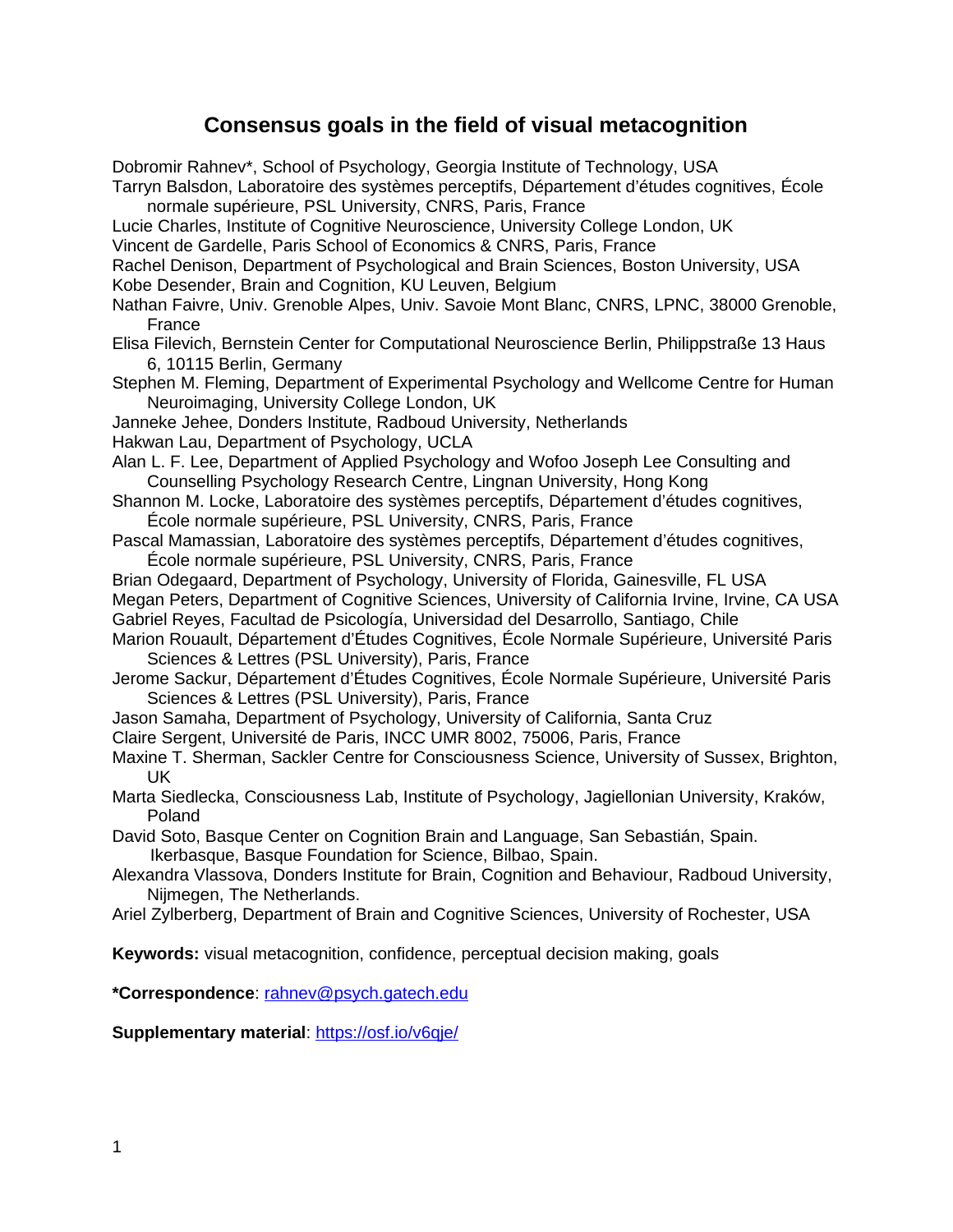### **Abstract**

Despite the tangible progress in psychological and cognitive sciences over the last several years, these disciplines still trail other more mature sciences in identifying the most important questions that need to be solved. Reaching such consensus could lead to greater synergy across different laboratories, faster progress, and increased focus on solving important problems rather than pursuing isolated, niche efforts. Here, 26 researchers from the field of visual metacognition reached consensus on four long-term and two medium-term common goals. We describe the process that we followed, the goals themselves, and our plans for accomplishing these goals. If this effort proves successful within the next few years, such consensus-building around common goals could be adopted more widely in psychological science.

# **Introduction**

*"The trouble with not having a goal is that you can spend your life running up and down the field and never score."*

*Bill Copeland*

#### **The need for common goals in science**

There is considerable debate among philosophers about what constitutes progress in science (Feller & Stern, 2007). Nevertheless, two broad themes appear in most accounts. First, scientific progress requires the accumulation of solid, agreed-upon empirical knowledge (Bird, 2007). Second, scientific progress requires theories and models that predict and explain the various empirical findings in a field (Guest & Martin, 2021; Muthukrishna & Henrich, 2019; van Rooij & Baggio, 2021). These two components of scientific progress are in constant interplay with each other: new findings lead to refined theories, which in turn motivate the collection of new and different empirical data to test them.

One factor that may accelerate scientific progress is the existence of common goals in a given discipline. Indeed, if most topics in a field are tackled by only one or a few labs, it becomes difficult to build both an agreed-upon empirical knowledge and robust theories. Such difficulties are apparent to various degrees in many subdisciplines of psychological and cognitive science.

Common goals could have transformative effects on research fields. They can lead to greater synergy among research groups and thus faster progress. In addition, spurious findings are more likely to be weeded out when many groups work toward a common goal. An inspiring example within psychology has been the goal of measuring the replicability of psychological science. The goal has rallied hundreds of laboratories and has led to genuine answers in a few short years (Klein et al., 2018; Open Science Collaboration, 2015) and large-scale collaborations such as the Psychological Science Accelerator. It is clear that this progress would not have been made in the absence of a common goal that served to focus the energies of many researchers. Yet, clearly defined common goals remain largely absent in basic experimental psychology.

#### **Potential drawbacks of common goal setting**

Although it is easy to identify potential benefits of common goal setting, it is also possible to think of potential drawbacks. Here we discuss several potential disadvantages of such goal setting that mostly relate to adopting an extreme approach where the common goals completely displace the creativity and innovation of individual researchers. We also explore simple measures to mitigate such drawbacks.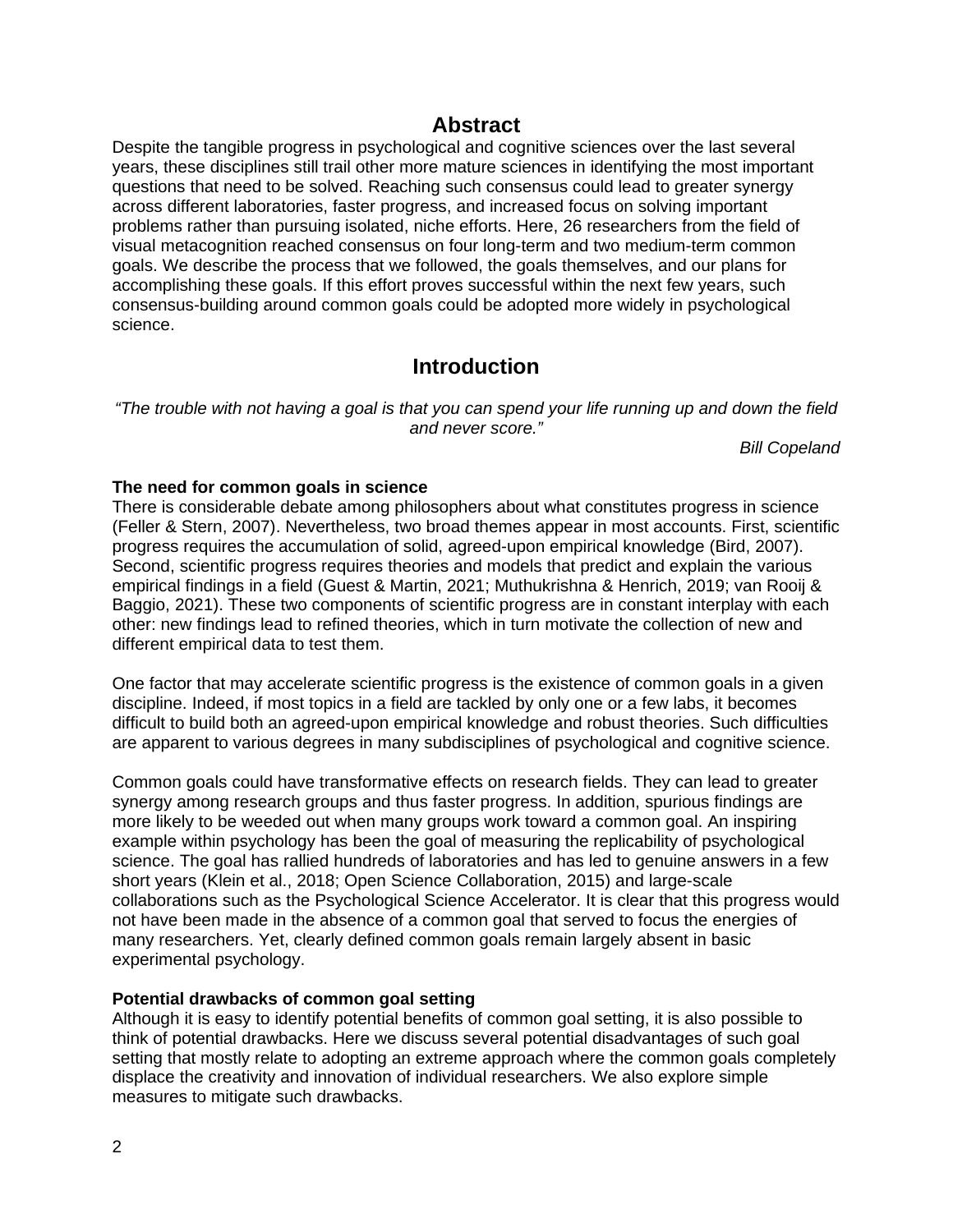Perhaps the most important drawback is the potential of common goals to stymie innovation. Indeed, if individual researchers abandon their interests and only work on a small set of common goals, many important discoveries may not be made. A healthy level of diversity of goals is important for a discipline (Kording et al., 2018), while an obsession with just a few narrow paths can lead to "tunnel vision." Yet, agreeing on common goals in no way implies that researchers should stop exploring a multitude of research questions and directions. Indeed, we believe that few, if any, researchers would abandon promising leads that fall outside of the common goals. Certainly, none of the current authors plan to do so. Similarly, we doubt that publishers or grant agencies will stop supporting research outside of the common goals and we would certainly discourage them from doing so. In the context of organizations, the existence of a ''goals paradox'' has been suggested, where both congruence and diversity in organizations' goals are needed for success in collaboration (Vangen & Huxham, 2012). Similarly, goal setting in science should strive to bring about more congruence but not at the expense of diversity.

A second possible concern is that common goal-setting may overturn standard scientific practices. Indeed, research programs often evolve organically around new theories and empirical findings. If this process were fully replaced by explicitly setting goals that scientists should strive to meet, then the organic evolution of research programs would be disrupted. However, the existence of common goals does not prevent researchers from following new leads as in standard scientific practice. Instead, they can help break tendencies to only seek confirmatory evidence for one's favorite theories (Yaron et al., 2021) and enable adversarial collaborations where researchers from different camps work together to resolve their differences (Melloni et al., 2021).

A final potential concern is about the meaning of the word "goal" and what is included under it. We do not think that there is one correct answer and common goals for different fields can be defined on many different levels. Here, we adopt a very broad conception of the term "goal" that encompasses both broad and narrow scientific questions and research directions. These goals can include topics already studied extensively as well as completely new avenues of research. It is possible that a narrower conception of the word "goal" would be more beneficial for more established fields, but such a broad definition seems preferable for newer fields such as ours.

Ultimately, assessing the advantages and disadvantages of common goal setting in science requires data. We are unaware of equivalent efforts in other fields and therefore of relevant data that we can use for this assessment. We hope that the current effort will be one critical data point that can inform our understanding of the value of common goal setting in science.

#### **Creating common goals for the field of visual metacognition**

Here, 26 researchers from the field of visual metacognition -- a field of study focused on understanding the subjective evaluation and control in visual perception -- organized around the idea of specifying common goals. We start by giving a brief timeline on the process that we followed, then discuss the specific goals that we agreed on, and end with our strategies for follow-up and evaluation.

The idea for coming up with common goals for our field was born in the summer of 2020. We gathered a group of people working on the topic of confidence and metacognition in perception. We sought to assemble a relatively small group that was diverse in terms of career stage, geographical location, and gender. We did not follow a formal methodology and did not have strict criteria for inclusion when assembling the group, so the authors represent one slice rather than a representative sample of researchers from the field.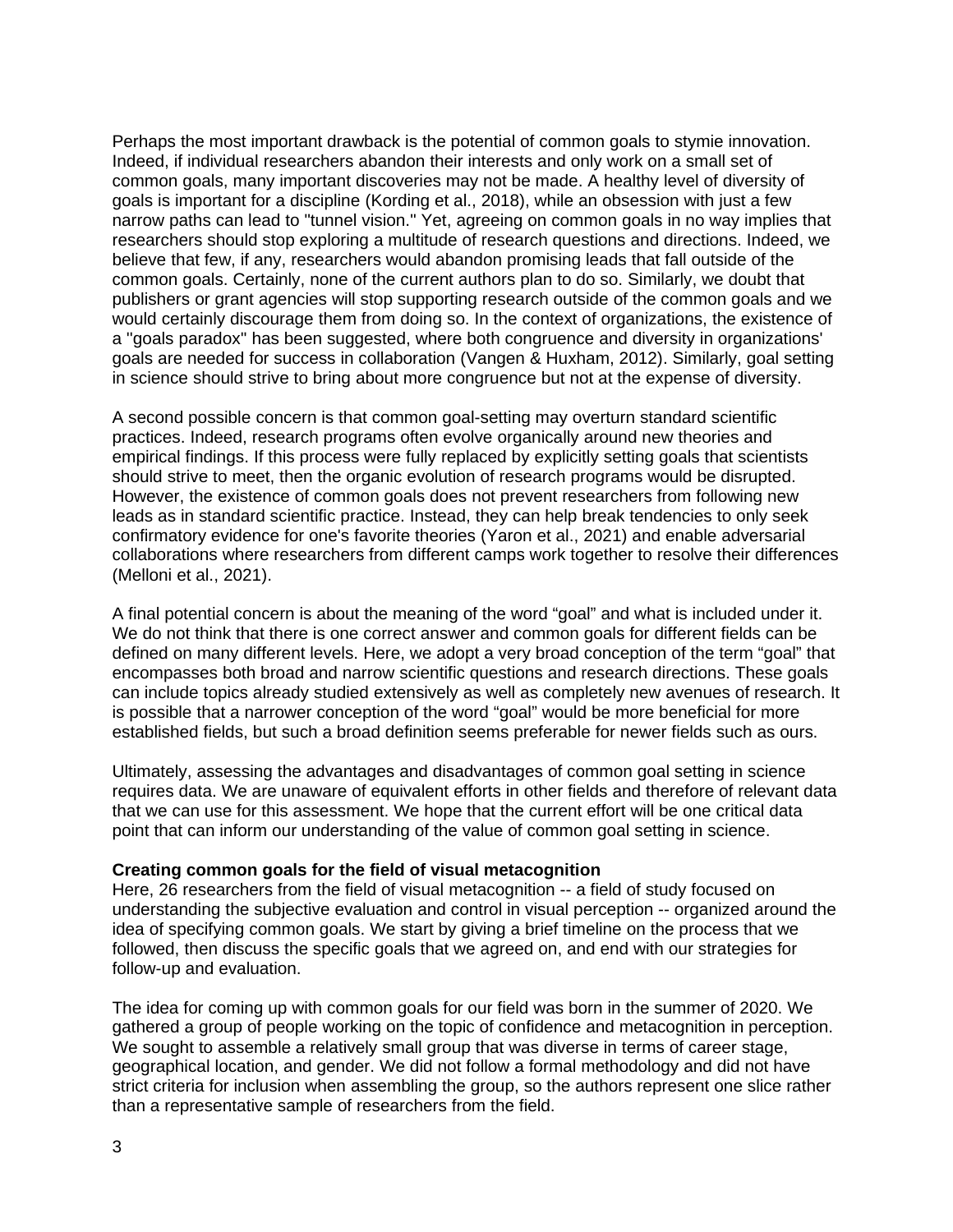To construct an initial list of possible goals, each person was encouraged to submit anonymous entries for what they perceived to be the most important goals in the field. We separated these into two categories: long-term goals, which aim to set a direction for the field and are not expected to be resolved for at least the next ten years, and medium-term goals where concrete progress can be expected in the next five years. This process resulted in 26 long-term goals and 39 medium-term goals. The wording of the goals was then standardized, and all goals were anonymously rated by the same group of researchers on several categories including their importance, clarity, likely success, and likelihood of wide adoption. All proposed goals and raw ratings are included as Supplementary Material. The goals were then sorted based on the answers to the question "Is this goal among the 2-3 goals that should be adopted by the field?" This process resulted in six highly-rated long-term goals and six highly-rated medium-term goals. Everyone was allowed to "rescue" other goals but nobody did. All of these steps were carried out online over approximately four months.

We then held two 3-hour online workshops, three days apart, where we debated the merits of the top-rated goals from both categories. The first workshop covered the long-term goals; the second workshop covered the medium-term goals. In each case, the pros and cons of each goal were thoroughly discussed and one final round of voting took place. Based on these final ratings, each workshop ended with a decision on the consensus goals from each category. The process resulted in four long-term goals and two medium-term goals. The ratings from these meetings are also available as Supplementary material.

Finally, we discussed the best process for following up on these goals, with the discussion starting during the workshop but continuing over the next several months. Writing the current paper served to (1) formalize each goal, (2) publicly announce the goals to both generate commitment and encourage the involvement of the wider research community, and (3) inform researchers from other fields about our process in case other subfields of psychology want to engage in similar goal-setting. All goals, together with the links between them, are graphically presented in Figure 1.

While we were able to reach a consensus, it should be noted that the process was far from easy. The large number of initially proposed goals demonstrates the existence of a large diversity of topics, approaches, and priorities in the field of visual metacognition (similar diversity exists in related fields such as computational neuroscience; Kording et al., 2018). Zeroing in on only a small minority of goals meant that the great majority of proposed goals were not selected as consensus goals regardless of how strongly the people who proposed them may have felt about them. The two workshops further demonstrated that we did not initially share a common vision for progress in the field. Arriving at a consensus strongly depended on the existence of an abundance of goodwill among the participants and the absence of "warring factions." We include suggestions on optimizing the process of arriving at shared goals in the Supplementary.

#### **A very brief introduction to visual metacognition**

We define "visual metacognition" broadly as the study of the subjective evaluation and control of one's own cognitive processes and behavioral responses during visual perceptual tasks (Nelson & Narens, 1990). Most tasks in the field feature simple perceptual judgments (e.g., discriminating between two possible stimuli such as left- and right-tilted Gabor patches, though more complex tasks such as multi-alternative decisions and estimation tasks are also used). This Type-1, object-level judgment is then supplemented by a Type-2, subjective judgment, usually in the form of a confidence rating. The field has its roots in 19th-century psychophysics (Fechner, 1860; Helmholtz, 1856), which often used confidence ratings to infer the perceptual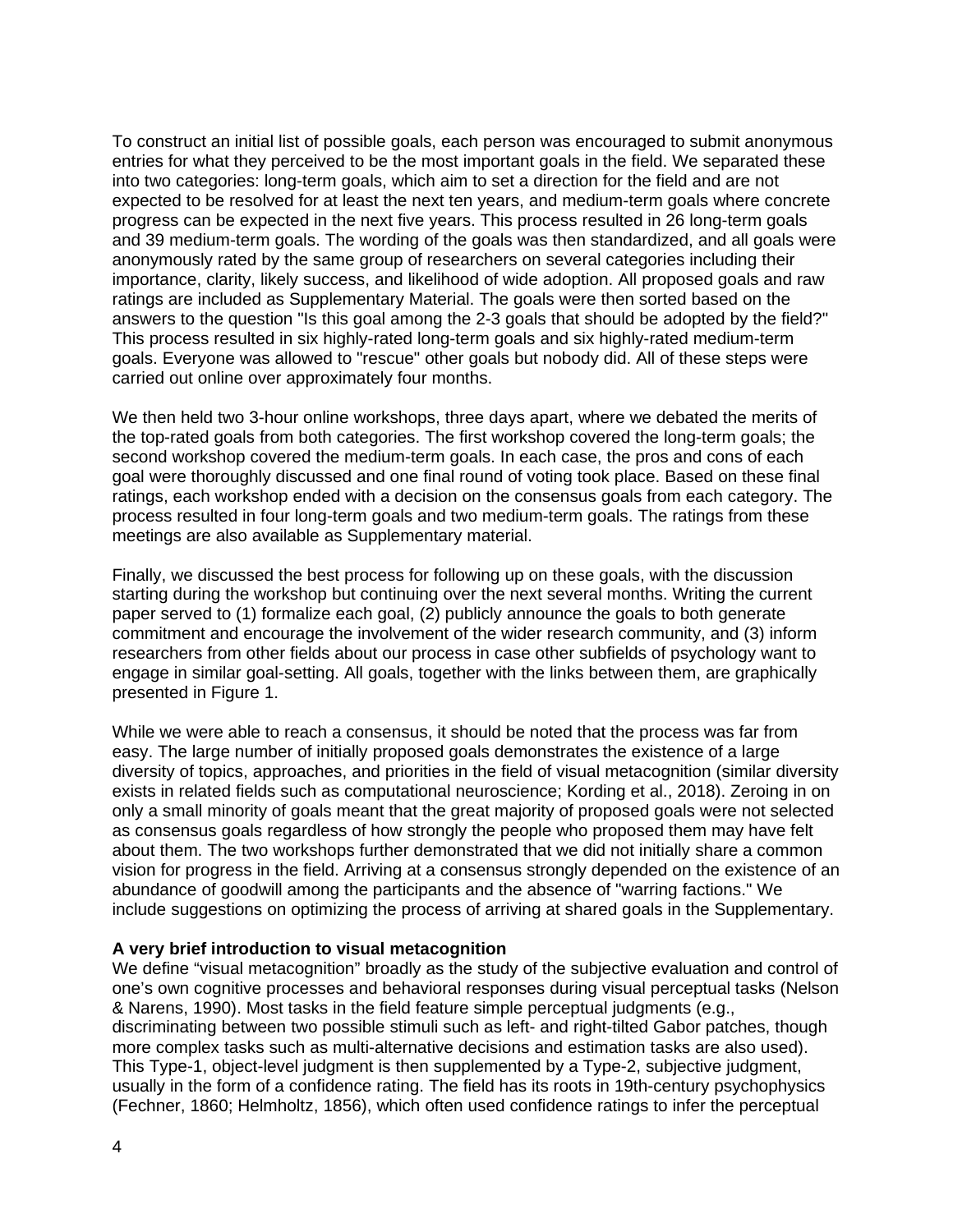experience of the subject (Peirce & Jastrow, 1884). However, the last decade has seen both a substantial growth and a change of focus to understanding self-evaluation itself rather than simply using it as a tool to understand perception (Fleming et al., 2012; Mamassian, 2016; Rahnev, 2021). The field is rapidly maturing and growing, with many investigators from diverse fields such as computational neuroscience, animal neurophysiology, judgment and decision making, and psychometrics becoming increasingly involved. To make the current paper easier to follow for non-specialists, we provide a glossary of common terms that appear in this paper.

#### **Glossary**

| <b>Term</b>                           | <b>Definition</b>                                                                                                                                                                                                                  |
|---------------------------------------|------------------------------------------------------------------------------------------------------------------------------------------------------------------------------------------------------------------------------------|
| Accumulation-to-bound models          | A set of models of decision-making that assume an underlying<br>process of accumulation of evidence to a threshold.                                                                                                                |
| Metacognitive bias                    | An increase or decrease of confidence level despite basic task<br>performance remaining constant.                                                                                                                                  |
| Metacognitive efficiency              | The ability to distinguish between one's own correct and incorrect<br>responses given a certain level of Type-1 performance                                                                                                        |
| Metacognitive noise                   | A type of noise that affects confidence ratings but not primary<br>decisions.                                                                                                                                                      |
| Metacognitive sensitivity             | The ability to distinguish between one's own correct and incorrect<br>responses.                                                                                                                                                   |
| Signal detection theory (SDT)         | A theory of perceptual decision making used to model choice<br>behavior (often in two-choice tasks) that considers the across-trial<br>variability in internal evidence for each stimulus category.                                |
| Type-1 vs. Type-2 decisions           | Type-1 decisions are about the primary task, while Type-2 decisions<br>are about the quality of the Type-1 response.                                                                                                               |
| Type-1 vs. Type-2 task<br>performance | Type-1 task performance indicates how well one's choices predict<br>stimulus identity, whereas Type-2 task performance indicates how<br>well one's subjective ratings predict one's accuracy (i.e.,<br>metacognitive sensitivity). |

#### **Overview of the consensus goals**

We agreed on four long-term and two medium-term goals. All six goals are focused on basic science. This fact largely reflects the current composition and priorities in the field but may also suggest the need for more attention towards applied research in the future. All goals should be accessible to most labs in the field as well as to researchers of all career stages. The selected goals represent a mixture of theoretical and technical components. More specifically, long-term goals 3-4 and medium-term goal 2 are largely theoretical, whereas long-term goals 1-2 and medium-term goal 1 have a dual focus on both technical and theoretical developments. No goal is purely technical -- the models, techniques, and manipulations that different goals seek to develop ultimately gain their significance from their role in answering theoretical questions. Finally, some goals are comparatively narrow (e.g., long-term goals 2 and 4), some are quite broad (e.g., long-term goal 1), and one goal (medium-term goal 2) became broad during our discussion as it was made to encompass three different but related initial entries.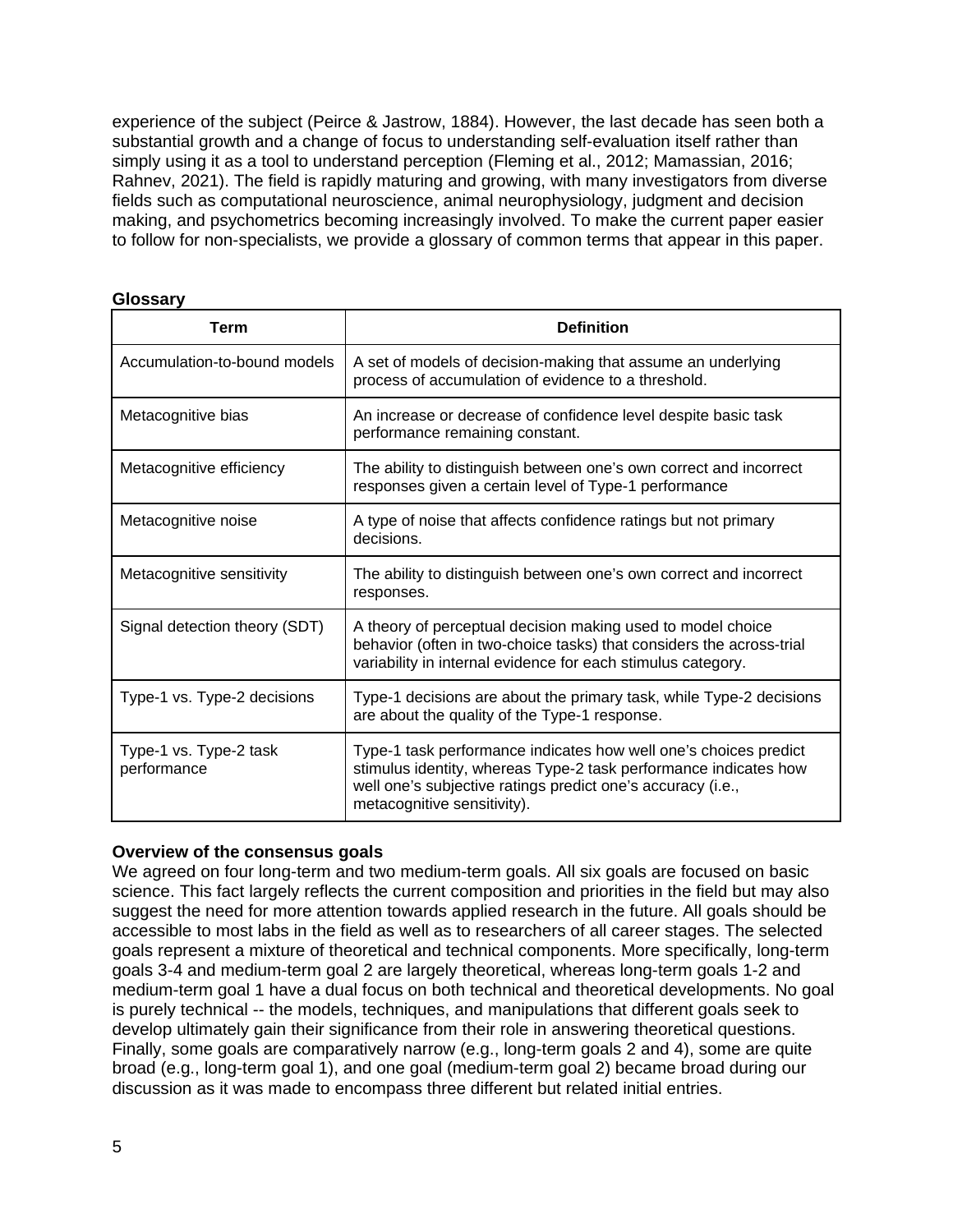It should be appreciated that the great majority of the initially proposed goals were not selected. These goals varied substantially. A post hoc analysis of these goals categorized only seven of them as closely related to the selected goals, and 49 as unrelated or very remotely related to the selected goals. Some of the most common themes among the non-selected goals included the relationship of metacognition and psychopathology (4 goals), the proper measurement of metacognitive ability (4 goals), the relationship between metacognition and consciousness (3 goals), the neural correlates of visual metacognition (3 goals) and modeling visual metacognition (3 goals). This variability demonstrates the diversity of perspectives, objectives, and methodologies in the field, and thus perhaps further underscores the need for common goal setting.

# **Long-term goals for the field of visual metacognition**

We decided to adopt four long-term goals, and have committed to incorporating them into our research programs. We view these goals as setting a direction and do not expect that any of them will be resolved for at least the next ten years and perhaps beyond. For each goal, we explain why it is important, give a brief background on relevant research and methodologies, and put forward our current thoughts on what needs to be done to ultimately achieve that goal.

#### **Long-term goal 1: Develop falsifiable and detailed computational models of visual metacognition**

#### *Why is this goal important?*

To achieve progress in our understanding of visual metacognition, a key long-term goal is to develop detailed and falsifiable computational models that explain the implementation of visual metacognition. Both cognitive models that focus on behavior and models that explain data from neural recordings are needed. Although such modeling is a worthy goal in and of itself (by allowing, for example, to predict human behavior; Yarkoni & Westfall, 2017), it is also critical for our theoretical understanding of the mechanisms of visual metacognition. A computational model goes beyond a conceptual, verbal description and translates a specific theory into math making it more precise and unambiguous (Guest & Martin, 2021; van Rooij & Baggio, 2021). Moreover, translating verbal theories into computational models often clarifies the hidden assumptions in the theories. Within the context of visual metacognition, computational modeling can clarify which sources of evidence, internal and external, contribute to reported confidence, reveal the extent to which confidence involves normative computations or heuristics, constrain theories regarding the architecture of metacognition, etc. For such modeling to be useful, models must be sufficiently detailed, provide clear falsifiable hypotheses, and fit actual behavioral and neural data well. Given that modeling of visual metacognition is still in its infancy, this long-term goal is necessarily rather broad by encompassing both cognitive and neural models of any task that involves visual metacognition. We expect that as the field matures, it will become easier and more productive to set narrower modeling goals.

#### *Background*

Before providing a roadmap for future developments, we first discuss some of the current models of visual metacognition and their limitations and shortcomings. Much of the early work was inspired by signal detection theory or SDT (Green & Swets, 1966). This framework describes how human observers categorize noisy measurements of a signal by placing a criterion in the measurement space. By imposing additional criteria, the same framework can also be extended to explain how human observers can give a graded evaluation of the quality of their decision (Clarke et al., 1959; Galvin et al., 2003; Maniscalco & Lau, 2012). Thus, within this framework visual metacognition is directly related to the strength of the evidence in that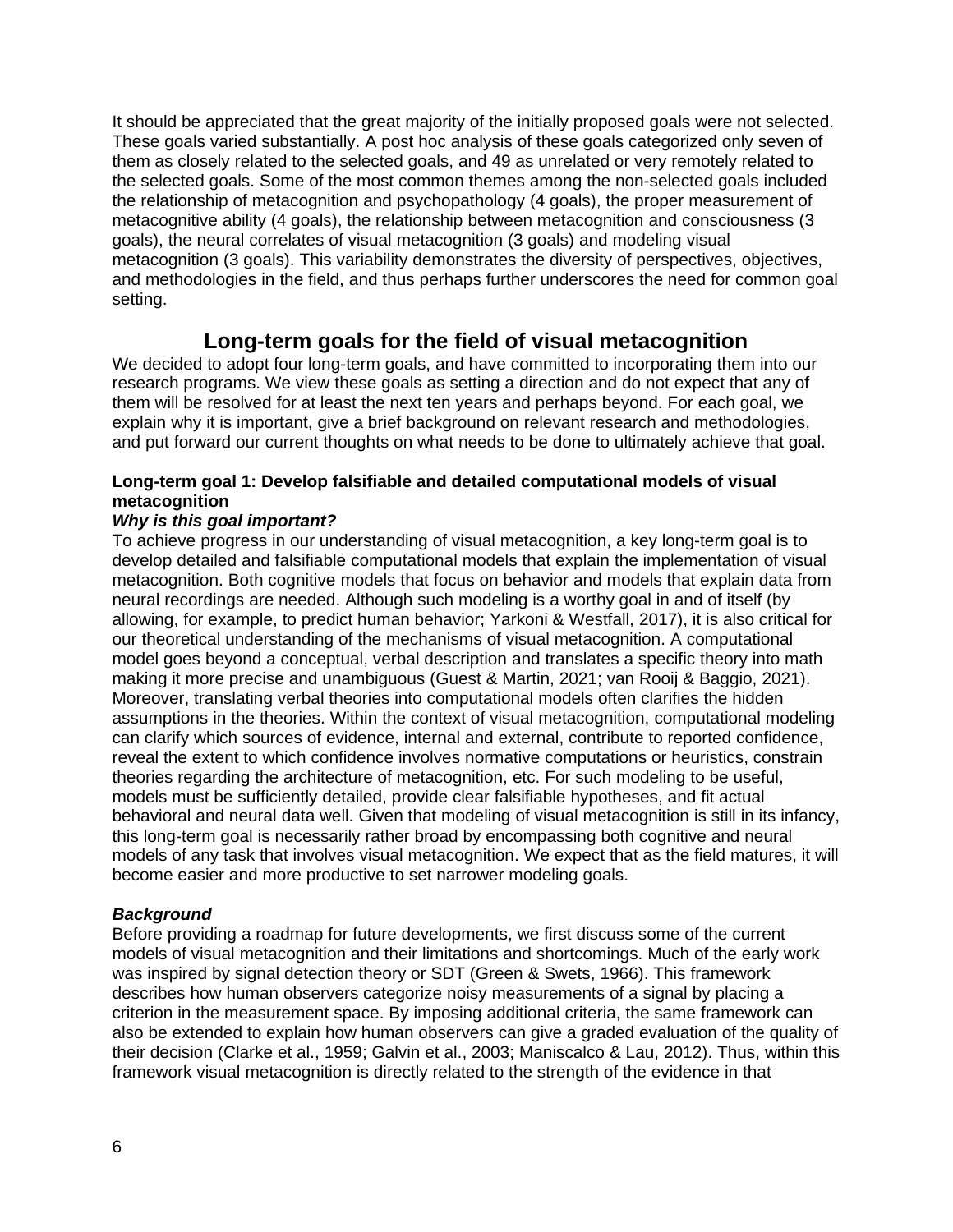observers will be more certain about their choice if the evidence sample lies far from the decision criterion.

An important limitation of SDT is that it does not consider within-trial dynamics, but instead only makes predictions about end-of-trial choices. Therefore, such models cannot easily account for influences of speed-accuracy tradeoffs on confidence or allow for changes of mind within the course of a trial (Resulaj et al., 2009). A natural extension of SDT that does consider within-trial dynamics is a class of models based on the accumulation-to-bound principle. Within such models, choices are thought to reflect the noisy accumulation of evidence until a threshold is reached. To account for visual metacognition, several extensions of these models have been proposed. For example, visual metacognition can be quantified as the degree of evidence extracted from additional post-decisional evidence accumulation following the initial boundary crossing (Pleskac & Busemeyer, 2010), as the difference in magnitude between two accumulators (Vickers, 1979), or as the probability that a choice was correct (Kiani & Shadlen, 2009).

An important distinction in current models is that between single-pathway, dual-pathway, and hierarchical models (Fleming & Daw, 2017; Maniscalco & Lau, 2016). According to singlepathway models, a single source of evidence, corrupted with sensory noise, informs both perceptual choices and metacognitive choices. According to dual-pathway models, perceptual and metacognitive choices reflect information corrupted by independent noise sources. Finally, according to hierarchical models, metacognitive choices are based on the corrupted signal that was used to inform the perceptual choice with additional metacognitive noise applied.

#### *The work ahead*

As the brief background above shows, several existing models of decision-making can each be extended to incorporate visual metacognition. Yet, many of these models make very similar predictions. For example, one key characteristic of visual metacognition is that choice accuracy usually monotonically increases as a function of decision confidence (Kepecs & Mainen, 2012). However, this pattern is predicted by virtually all theories of visual metacognition. As such, despite being a key aspect of metacognition, such a pattern does not appear informative to distinguish different models. Therefore, the major challenge ahead will be to find ways that allow us to behaviorally differentiate between models of visual metacognition. Two differentiable models will have certain scenarios where they make divergent predictions about behavior. Thus, in addition to giving a computational description of the model, researchers will also need to inspect the models theoretically or by using simulations to identify these key choice contexts where the models are differentiable (Shekhar & Rahnev, 2021a). Preferably, the models should also emphasize biological plausibility in that each algorithmic step can be represented as a neural process (e.g., population coding). These two elements, falsifiability and biological plausibility, would allow for behavioral and neural tests to narrow down the most likely processes underlying visual metacognition, allowing for consensus-building and a greater ability to report and compare fits to metacognitive behavior across studies.

#### **Long-term goal 2: Develop robust protocols to manipulate one's metacognition and investigate if such protocols facilitate adaptive performance** *Why is this goal important?*

This goal relates to two important questions: what is the function of visual metacognition and can visual metacognition be manipulated experimentally. As already mentioned, metacognition plays both monitoring and regulatory roles (Nelson & Narens, 1990). Research on visual metacognition has paid little attention to its specific functions, although it has been suggested that perceptual confidence might guide perceptual learning (Guggenmos et al., 2016),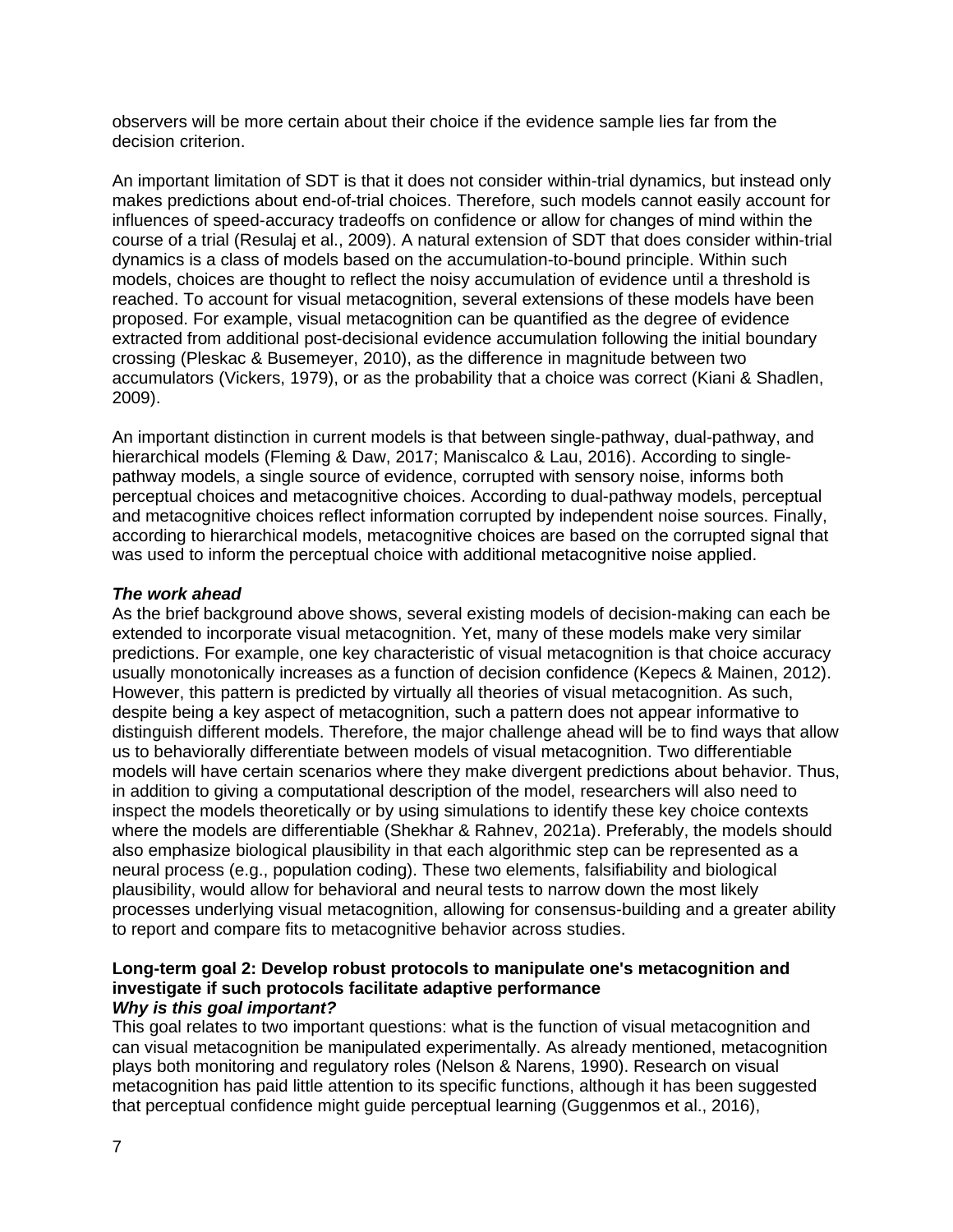associative learning (Hainguerlot et al., 2018), task prioritization (Aguilar-Lleyda et al., 2020), and moderate sensory evidence accumulation (Balsdon et al., 2020). However, in most studies, visual metacognition has not been directly manipulated leaving the causal role of metacognition in behavior unclear. Developing novel protocols to robustly manipulate metacognition will have great methodological, theoretical, and even clinical significance (Moritz & Woodward, 2007).

#### *Background*

#### Manipulations of metacognitive efficiency

Many studies have reported manipulations that modulated metacognitive efficiency. One group of studies used manipulations related to stress. For example, it has been shown that individual predisposition to stress (i.e., cortisol) reactivity, and the administration of cortisol-like drugs, is associated with reduced metacognitive sensitivity (Reyes et al., 2015, 2020). Similarly, other studies suggested that blocking noradrenergic transmission can improve metacognitive efficiency (Allen et al., 2016), and that meditation training can improve metacognition in memory but not in perception (Baird et al., 2014; but see also Schmidt et al., 2019).

Other studies examined the effects of manipulations of cognitive load or direct stimulation of the prefrontal cortex on metacognitive efficiency. Loading the capacity of working memory systems has been shown to impair metacognitive performance for perceptual decisions (Maniscalco & Lau, 2015; Schmidt et al., 2019; but see Konishi et al., 2020). This effect may reflect the necessary role of neural circuitry involving the dorsolateral prefrontal cortex that is shared among both working memory and metacognition (Feredoes et al., 2011). Relatedly, transcranial magnetic stimulation (TMS) of the dorsolateral prefrontal cortex (Rounis et al., 2010; but see Bor et al., 2017) or anterior prefrontal cortex (Rahnev et al., 2016; Ryals et al., 2016; Shekhar & Rahnev, 2018) have also shown modulations of metacognition.

Other manipulations shown to affect metacognition include experience-dependent training in a visual imagery task (Rademaker & Pearson, 2012), the engagement of visual attention or expectation (Mei et al., 2020; Sherman et al., 2015), and changing the order of Type-1 and Type-2 confidence responses (Wierzchoń et al., 2014). Currently, there is mixed evidence on whether metacognition can be improved using feedback (Carpenter et al., 2019; de Gardelle et al., 2020; Haddara & Rahnev, 2021).

#### Manipulations of confidence

Several studies have attempted to selectively modulate the overall level of confidence while holding Type-1 performance and/or metacognitive efficiency constant. By causally and selectively modulating confidence, such an approach can be useful for understanding the function that perceptual confidence plays for other aspects of behavior. One popular manipulation is the positive evidence bias, in which the signal and noise components of a visual stimulus are both increased while keeping the signal-to-noise ratio approximately intact (Zylberberg et al., 2012). This paradigm has been used to show that increasing confidence does not facilitate cognitive control (Koizumi et al., 2015) or working memory (Samaha et al., 2016), thus constraining theories on how confidence relates to other higher-order cognitive processes.

However, other work has documented significant effects of confidence on other aspects of behavior. For example, increasing perceptual confidence (independently of accuracy) in a first decision biases evidence accumulation for one's subsequent decision in favor of the initial choice (Rollwage et al., 2020). Relatedly, selectively boosting confidence increased both the attractive and repulsive serial biases typically observed across trials in visual perception tasks (Samaha et al., 2019). Confidence manipulations have also been shown to influence one's decisions to seek additional information (Desender et al., 2018). These effects suggest that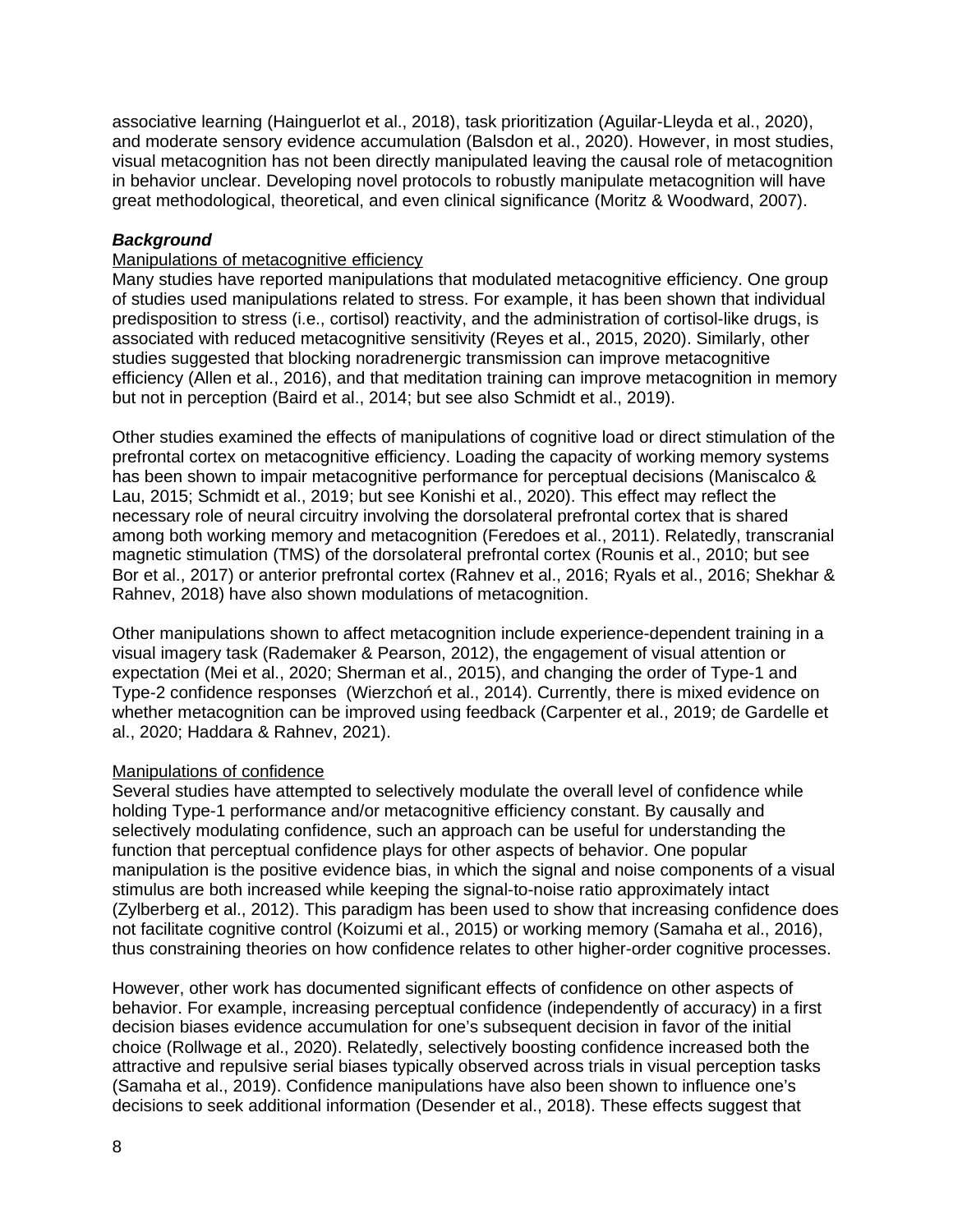confidence in a perceptual decision, independent of decision accuracy, modulates how perceptual evidence is used to guide subsequent behavior.

#### *The work ahead*

The main challenge ahead is three-fold: validating existing manipulations of metacognitive efficiency and confidence, finding novel ways to manipulate metacognition in a way that produces generalizable effects on cognition and behavior, and developing a sound understanding of when, why, and how these effects occur. Further research is needed to test the effect of different types of feedback signals (e.g., based on the accuracy of confidence judgments) or brain markers of metacognitive skill (e.g., via neurofeedback training; Cortese et al., 2016). Another promising direction is to further develop existing neurostimulation interventions (i.e., based on TMS, transcranial direct current stimulation, or pharmacological interventions) to target the mechanisms of metacognition in a way that produces reliable changes in confidence that impact subsequent behavioral performance. We can expect progress on several of these fronts already in the next five years and have consequently discussed whether the whole goal here should be in the medium-term category. Yet, we felt that the current goal is long-term since it is important to develop multiple manipulations of metacognition, investigate whether each facilitates adaptive performance, and compare the results. This process is likely to take time. Ultimately, this line of work should reveal whether metacognitive interventions can support adaptive behavioral performance across different sensory modalities and cognitive tasks, and whether these interventions are sufficiently strong and long-lasting to allow clinical applications.

# **Long-term goal 3: Determine the computations underlying confidence in tasks of increasingly higher complexity**

#### *Why is this goal important?*

In the real world, confidence accompanies a wide variety of decisions and is used not only as a form of self-reflection but also as a way to shape how we plan subsequent actions, learn from past errors, and communicate our decisions to others. Characterizing these processes with tasks of increasingly higher complexity will allow us to broaden our conceptualization of visual metacognition. Important next steps include examining confidence in decisions between more than two alternatives, decisions that unfold over prolonged time scales, and decisions that require actively seeking information (Desender et al., 2018; Rouault et al., 2021). In addition, increased task complexity is necessary for understanding the relationship between confidence and other forms of visual metacognition, such as introspection about task strategy, decision time, and the conscious experience of sensory stimuli (see long-term goal 4).

#### *Background*

Confidence has usually been studied by asking people to evaluate their performance on simple two-choice tasks. Typical tasks include deciding whether a stimulus is novel or familiar, comparing the orientation of two visual stimuli, or reporting the net direction of motion of randomly moving dots (Kiani & Shadlen, 2009). Focusing the study of confidence on binary decisions has made it possible to relate confidence to decision accuracy and decision time (Kiani et al., 2014). It has also led to the development of precise computational models of confidence in binary decisions (Maniscalco & Lau, 2016; Shekhar & Rahnev, 2021b; Vickers, 1979), and enabled the study of confidence in non-human animals (Kepecs et al., 2008; Kiani & Shadlen, 2009; Masset et al., 2020).

The study of confidence in simple perceptual decisions has laid solid foundations for expansion to tasks that more closely resemble its formation and use in the real world (Rahnev, 2020). Confidence affects how we plan subsequent actions, which has been studied with tasks that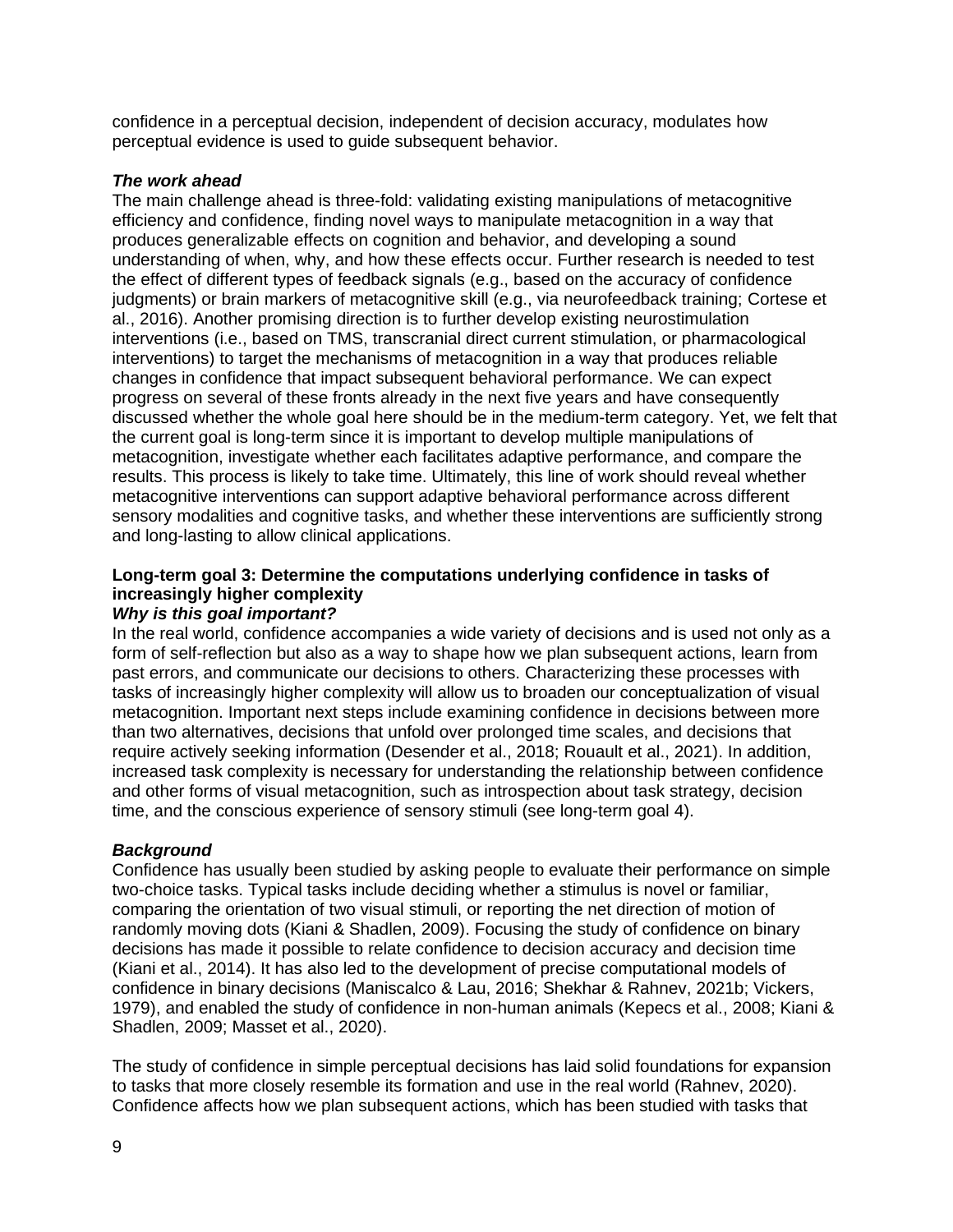comprise multiple sub-decisions - akin to real-world decisions like preparing a dish or finding a route to a destination. In a task in which two correct decisions were required to obtain a reward, van den Berg et al. (2016) showed that participants adjusted the speed and accuracy of a second decision depending on their confidence in the first. This establishes a role for confidence in regulating the speed-accuracy tradeoff for subsequent decisions, a strategy that maximizes overall reward (Balsdon et al., 2020). The study of tasks in which different sources of information have to be combined to make a decision has shown that confidence is also used to infer the cause of an error. Purcell & Kiani (2016) showed that human participants integrate expected accuracy (or confidence) over multiple decisions to infer when a strategy that was useful in the past is no longer effective, and neural correlates of confidence-guided strategy selection have been found in monkeys (Sarafyazd & Jazayeri, 2019). This line of research highlights how confidence in propositions that span multiple individual decisions ("I'm good at this task") can be built from confidence in individual decisions ("I made this decision correctly") (Lee et al., 2021; Mamassian, 2020; Rouault et al., 2019; Zylberberg et al., 2018).

Confidence also affects how we communicate our decisions to others and how we weigh their opinions. Bahrami et al. (2010) showed that two decision-makers facing the same decision can achieve better performance than each one alone if they can exchange their confidence judgments. Confidence and metacognition influence how we judge the intention and expertise of other agents (Pescetelli & Yeung, 2021) and decide whether to seek advice or information before committing to a decision (Rouault et al., 2021). These studies have leveraged what has been learned about confidence from the study of isolated decisions to approach the more complex functions of confidence.

#### *The work ahead*

Despite recent efforts, a gap remains between the tasks used to study confidence and the complexity of both the kinds of perceptual decisions and confidence evaluations characteristic of everyday life.

In realistic contexts, percepts are formed by combining multiple cues, often weighted by their reliability (Trommershäuser et al., 2011). It is unclear whether people have metacognitive access to the uncertainty associated with low-level cues or only to the final unified percept (Deroy et al., 2016). The primary task can also have many more than two decision alternatives. Even simple extensions from binary to ternary decisions have shown that, similar to findings in executive function (Collins & Koechlin, 2012), metacognition may be limited to tracking only the best two alternatives (H.-H. Li & Ma, 2020). A related question is whether confidence only encodes a few discrete levels (Lisi et al., 2020; Zhang & Maloney, 2012) or a continuous representation of perceptual evidence (Swets et al., 1961). Paradigms involving visual search (Gajdos, Régner, et al., 2019), tracking moving stimuli (Locke et al., 2020), and active sampling (Rouault et al., 2021) can reveal the complex interplay of different cues to confidence (Boldt et al., 2017). Another aspect is determining which cues contribute to global and prospective confidence estimates (Lee et al., 2021; Mamassian, 2020; Mei et al., 2020; Rouault et al., 2019; Siedlecka et al., 2016), and how they may interact with "local" confidence in a single decision.

Normative models posit that confidence tracks the probability of a decision being correct. However, observers have been found to deviate from optimal computations (Rahnev & Denison, 2018). Relating confidence to other forms of introspection, such as observers reporting on their cognitive strategy, decision-time, or even stimulus visibility, is important for building a comprehensive theory of metacognition. Finally, the development of implicit measures of confidence would be particularly useful for the study of confidence in non-human animals (beyond the use of response times and willingness to wait for a reward; Kepecs et al., 2008;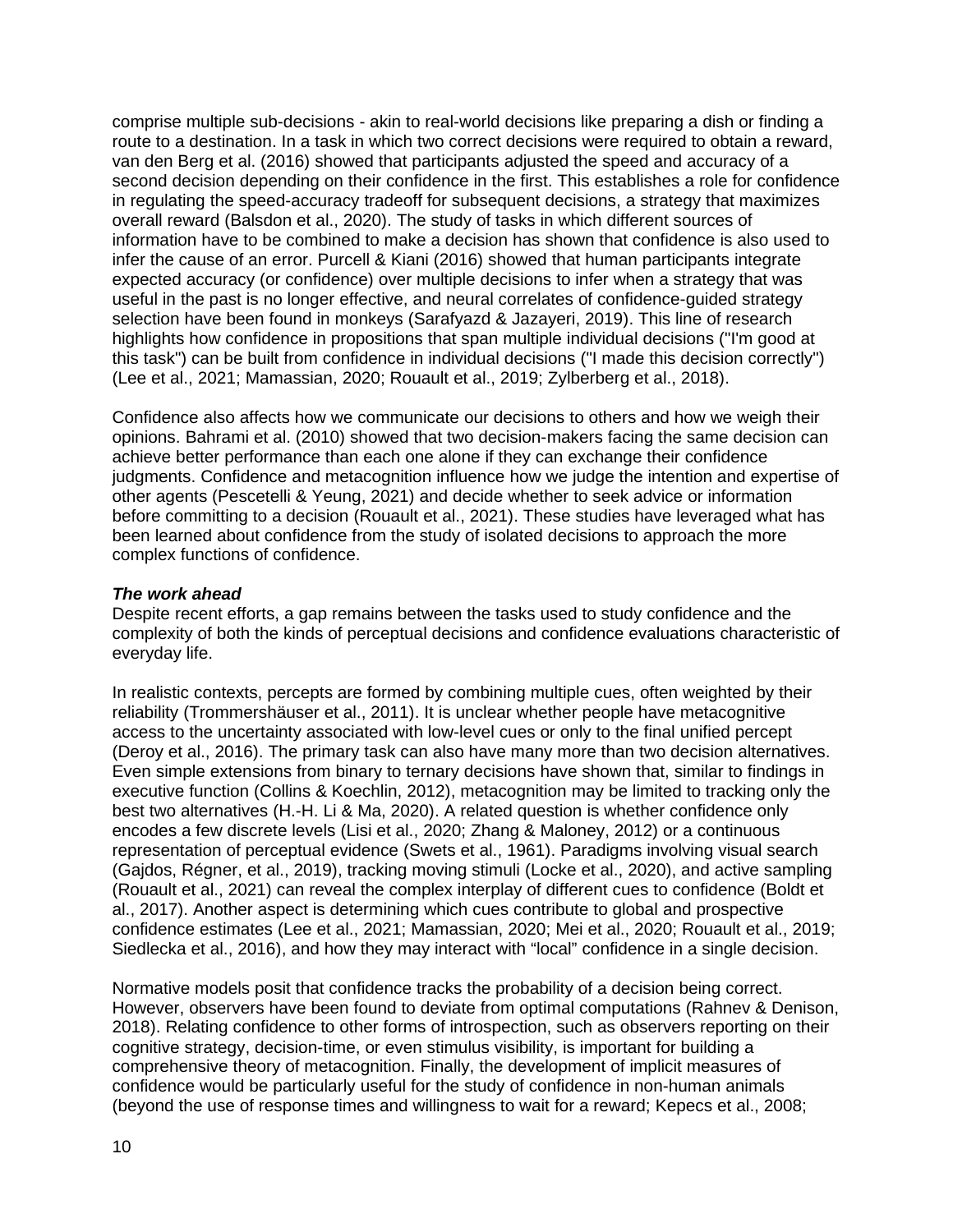Masset et al., 2020). It has been shown that confidence is reflected in neural markers such as pupil dilation (Allen et al., 2016; Balsdon et al., 2020; Lempert et al., 2015; Urai et al., 2017), and the P300 component (Zakrzewski et al., 2019) and central parietal positivity (Boldt et al., 2019; Herding et al., 2019) obtained from electroencephalographic recordings. Further research is necessary to understand how one or a combination of these measures could be used to assess metacognitive accuracy, and how they are related to the neural computation of confidence.

Specific directions that are especially promising for immediate progress are suggested in medium-term goal 1, which is functionally equivalent to the current long-term goal. In addition, understanding the computations underlying confidence in tasks of increasing complexity will require continuous progress on modeling confidence (see long-term goal 1 and medium-term goal 2) with the ultimate goal that models of metacognition should generalize across paradigms to contribute to a unified framework.

#### **Long-term goal 4: Determine the nature of the relationship between perceptual metacognition and perceptual consciousness**  *Why is this goal important?*

Perceptual metacognition and perceptual consciousness are traditionally seen as closely linked; however, their relationship is not fully understood and varies dramatically across theoretical frameworks. So-called first-order theories of consciousness (e.g., Block, 2007; Lamme, 2000) posit that only recurrent activity in early sensory areas is required for consciousness and that metacognition is a post-perceptual cognitive process with no direct link with phenomenal experience. By contrast, according to higher-order theories (HOT), perceptual consciousness is linked to higher-order reflective processes that represent or monitor first-order contents stemming from sensory responses (Lau & Rosenthal, 2011). However, the meta-level representations and self-reflective processes that are critical for conscious experience in HOT need not be similar to the components of metacognitive confidence (Brown et al., 2019), and, as we will review below, metacognition can be dissociated from perceptual consciousness. The global neuronal workspace model distinguishes components of consciousness based on the global availability of information within cognitive and action systems, and self-monitoring or metacognition (Dehaene, 2014). Corroborating this distinction, a recent paper suggests that the network that subtends such global availability during conscious perception takes a different form according to whether participants are requested to decide on their perception or not (Sergent et al., 2021). However, attempts have been made to explain the role of metacognition within this framework (Shea & Frith, 2019) by suggesting that confidence is a key feature of the representations held in the global workspace, which affords a common currency to integrate information from different sensory systems (de Gardelle & Mamassian, 2014; Faivre et al., 2018) and cognitive processes that may be re-used to guide subsequent behavior and mental function.

Empirical studies often assume a link between metacognition and consciousness, as metacognitive judgments are often used to make inferences about consciousness (e.g., Norman & Price, 2015). However, there is no agreement on whether such measures exhaustively capture all conscious contents and whether they allow for differentiating conscious from unconscious perception (e.g., Seth et al., 2008; Timmermans & Cleeremans, 2015). It has also been proposed that different types of metacognitive assessments measure different phenomena. So-called introspective or first-order judgments (e.g., visibility judgments) are thought to refer directly to one's visual experience, while second-order judgments (e.g., confidence ratings) refer to the evaluation of one's perceptual decision accuracy (Sandberg et al., 2011). Looking for dissociations between these two processes sheds light on whether an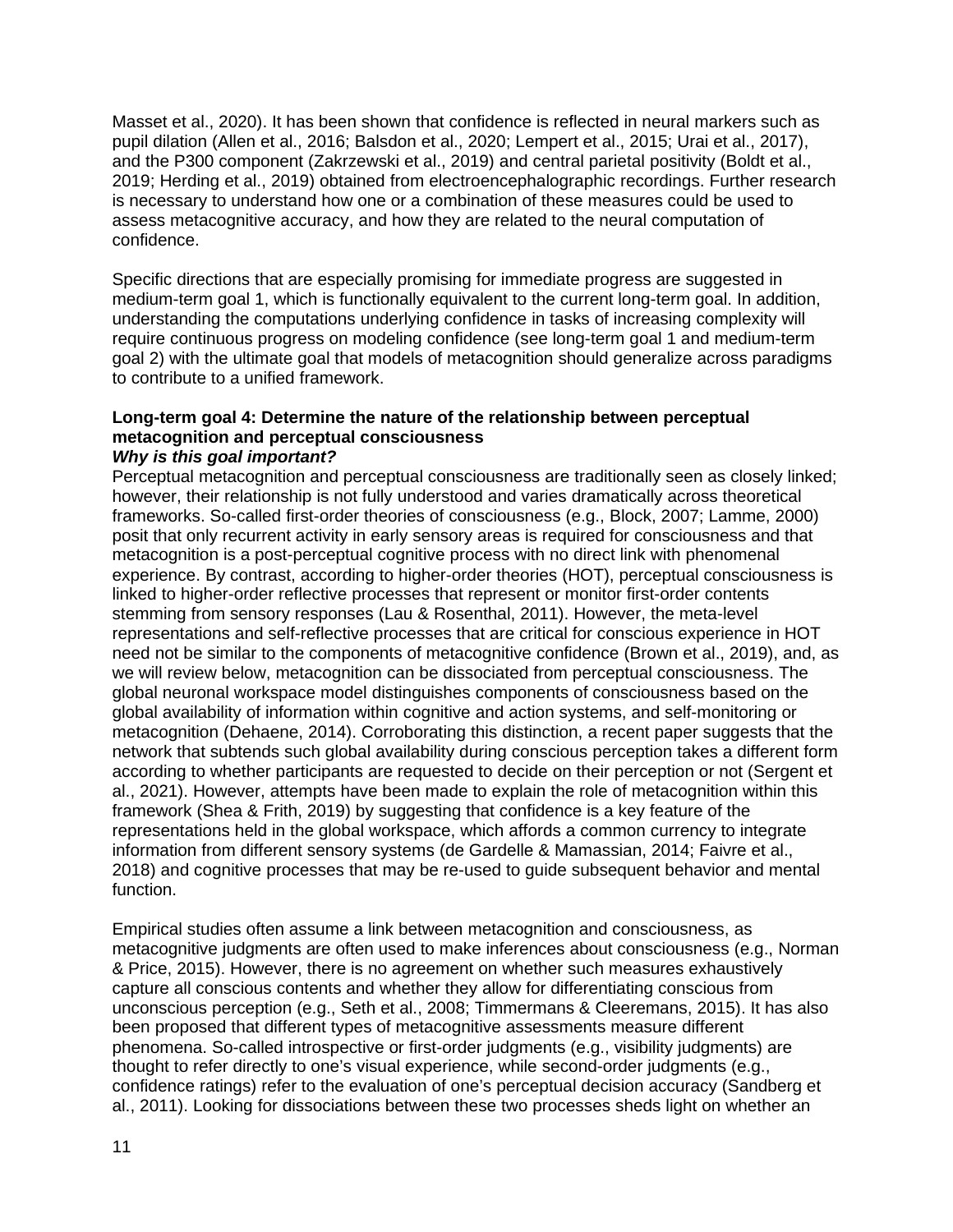accurate metacognitive assessment of perceptual performance depends on conscious perception (Jachs et al., 2015) or whether it can indicate the presence of conscious experience that cannot be verbalized and reported (Vandenbroucke et al., 2014).

Understanding the relationship between visual consciousness and metacognition, and pinpointing their common and distinct factors, will help both to better understand the nature and function of each construct and further develop theories in each field. Below we review the existing evidence for dissociations between perceptual consciousness and metacognition, focusing on how metacognitive judgments are made for information that is consciously experienced or not, and then provide an overview of the few studies that have attempted to examine the two phenomena simultaneously.

#### *Background*

Several lines of evidence suggest that conscious access may not be needed for the successful deployment of metacognition. For instance, Charles and colleagues (2013) assessed perceptual and metacognitive sensitivity in a number classification task across different levels of stimulus visibility. Their results showed that metacognitive processing of visual targets reported as unseen exceeded chance levels. Jachs et al. (2015) replicated these results and found that perceptual sensitivity strongly depended on visibility, while metacognitive sensitivity did so to a much lower extent. In addition, there is evidence that confidence judgments are diagnostic of visual memory accuracy even when participants display chance-level sensitivity in their firstorder recognition judgments (Rosenthal et al., 2016; Scott et al., 2014). Finally, when attentional resources are constrained and participants report not seeing the target stimulus, confidence responses can discriminate between actual misses and correct rejections (Kanai et al., 2010; Meuwese et al., 2014). This dissociation between visibility and metacognition is consistent with there being a lower information threshold to make confidence estimates relative to phenomenological reports of visual experience (Zehetleitner & Rausch, 2013).

Our understanding of perceptual metacognition has mostly improved through the analysis of confidence ratings regarding discrimination tasks. Although discrimination tasks offer several practical advantages to compute metacognitive performance, only detection tasks allow a contrastive analysis of perceptual consciousness whereby the behavioral and neural responses evoked by seen vs. unseen stimuli are compared (Baars, 1997). Therefore, a simultaneous evaluation of perceptual consciousness and metacognition requires the collection of confidence ratings regarding the absence vs. presence of stimuli, which only a few studies have done. This is particularly important given that the neural underpinnings of metacognition for discrimination and detection differ qualitatively (Mazor et al., 2020). Among the studies that examined confidence in detection, an emerging pattern is that metacognitive performance is lower when judging stimulus absence vs. stimulus presence (Kanai et al., 2010; Meuwese et al., 2014), potentially in line with an asymmetric contribution of positive and negative evidence to confidence (Peters et al., 2017; Zylberberg et al., 2012) and/or unequal-variance SDT (Kellij et al., 2021; Mazor et al., 2021; Miyoshi & Lau, 2020). While the interplay between perceptual consciousness and metacognition is abundantly discussed at a theoretical level, empirical evidence bearing on this relationship is much scarcer. This interplay derives naturally from models assuming a common mechanism underlying detection and confidence responses. Recently, such a model was proposed considering a stimulus as consciously detected when a leaky evidence accumulation process reached a threshold and deriving confidence as the distance between the maximum of accumulated evidence and that threshold (Pereira et al., 2021). This latter definition of confidence notably explains how stimulus absence may be monitored and accounts for an asymmetry between positive and negative evidence mentioned above.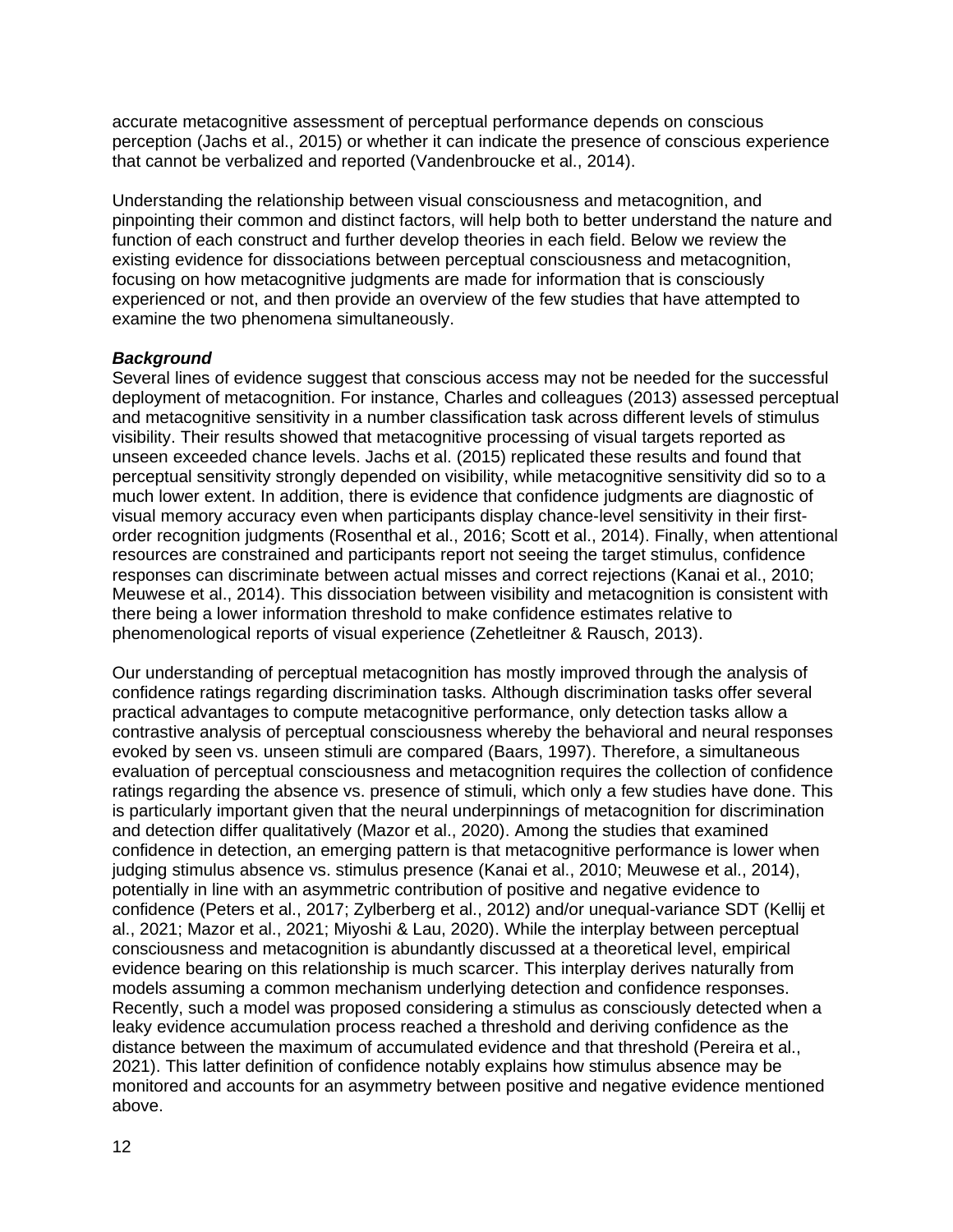#### *The work ahead*

Future research needs to provide an account of how phenomenal experience, visibility, and confidence relate to computational models of human vision (Denison et al., 2020), generate and test novel predictions, and ultimately refine existing theories of consciousness. Among the hurdles of the work ahead, we note the need to match the level of performance when addressing the neurocognitive mechanisms supporting perceptual awareness and confidence (Morales et al., 2019), and develop novel paradigms that can concurrently assess both, without them being confounded with cognitive functions that are associated with reporting (e.g., attention, decision making, verbal report, response selection). There have been recent developments of so-called no-report paradigms to study the neural basis of perceptual consciousness while minimizing such confounds (Block, 2019; Tsuchiya et al., 2015) but there are currently no similar no-report paradigms for the concurrent assessment of metacognitive confidence and perceptual consciousness. While the present discussion focused on conscious contents, another line of research should also assess how metacognitive monitoring operates across distinct levels of consciousness or vigilance states.

## **Medium-term goals for the field of visual metacognition**

In addition to the four long-term goals that set a general direction for research, we identified two medium-term goals. These medium-term goals are expected to yield progress within the timeframe of the next five years (i.e., we expect measurable progress by the end of 2026). For each of the two goals, we explain how it relates to the four long-term goals, where immediate progress appears most likely, and what we hope to achieve in the next five years. Unlike in the section on long-term goals, here we do not give extensive background for each goal since this background has already been covered in the related long-term goals.

#### **Medium-term goal 1: Expand beyond confidence in two-choice tasks and develop models of confidence for such tasks**

#### *Why is this goal important and how does it relate to the long-term goals above?*

This goal is strongly related to long-term goal 3, so much so that it can be considered a medium-term version of long-term goal 3. The present medium-term goal is also related to longterm goal 1, which outlined several models (signal detection theory, accumulation-to-bound models, single vs dual channel models) that are currently popular in explaining visual metacognition. Notably, most of these models are designed and tested in experiments where observers rate their confidence in a two-choice task. As a consequence, it is unclear whether the current models of visual metacognition can account for decision confidence in more complex cases, such as tasks with multiple alternatives or continuous judgments. Developing models that can explain visual metacognition in more complex tasks is of critical importance, not just because such models will have more ecological validity (and therefore will have wider explanatory power), but also because they may allow evaluation of the assumptions in current models in more challenging contexts. This will help researchers achieve long-term goal 1 by widening the scope of our models to a broader range of decision scenarios and providing more opportunities for divergence in model predictions. In addition, any progress on this goal will also contribute to the more general long-term goal 3.

#### *The work ahead*

Current models of visual metacognition, which mostly apply to two-choice tasks, are inherently limited in scope but it is not necessarily clear how they should be extended. Below, we present what we consider to be the four most promising directions where immediate progress can be made.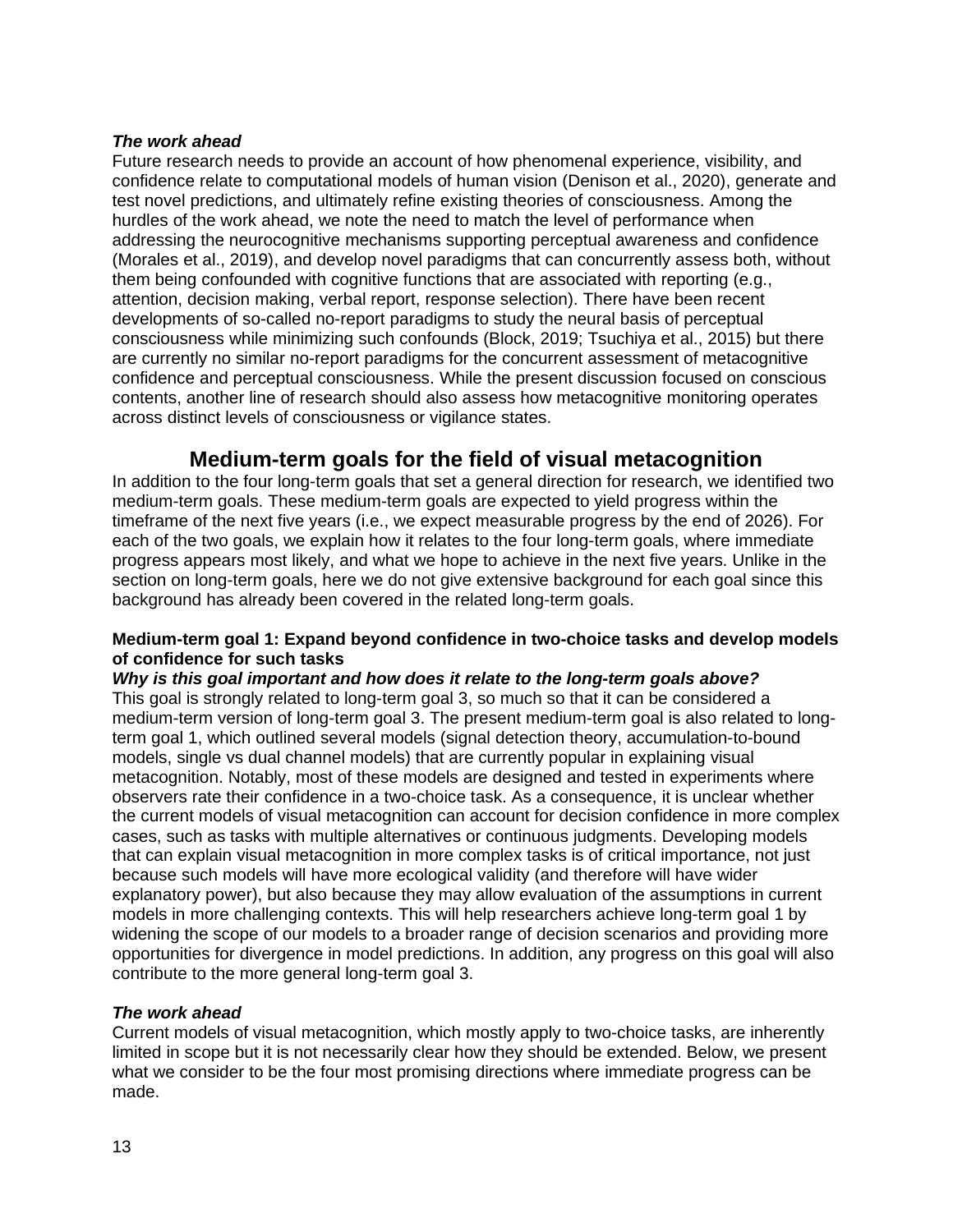First, the most straightforward extension of current models would be to expand them from twochoice tasks to *n*-alternative choice tasks. For example, accumulation-to-bound models that can account for behavior in *n*-alternative choice tasks have been described (Ratcliff & Starns, 2013). Similarly, Li & Ma (2020) have proposed several plausible models for *n*-alternative decisions. Thus, a clear target for future developments would be to continue with these previous attempts and/or expand existing models, testing each model's validity in capturing behavior in *n*alternative choice tasks in a wide range of perceptual tasks.

A second more ambitious target is to expand current models so that they can explain confidence when estimating a continuous quantity, such as the confidence one has that the orientation of a stimulus was correctly reproduced. In such cases, asking the observer to report the probability they were correct seems unsatisfactory as the observer will rarely be perfect in their report. Instead, their confidence should reflect the degree of error in the estimate. Several studies have already collected data on tasks that involve estimating a continuous quantity (e.g., Graf et al., 2005; Yallak & Balcı, 2021; Yoo et al., 2018) and several such datasets are available in the Confidence Database (Rahnev et al., 2020). The next steps would involve building models of visual metacognition that explain confidence ratings in such tasks.

Third, one step further would be to examine visual metacognition of ongoing perception. Due to the subjective nature of metacognitive reports, visual metacognition is usually queried jointly with or shortly after a choice. However, this does not imply that observers have no metacognitive experiences during the choice formation itself. In fact, there is some evidence that metacognition emerges online during choice formation (Dotan et al., 2018) and that it even controls the termination of the choice formation process (Balsdon et al., 2020). Such online expressions of metacognition pose a challenge for current models of visual metacognition, which usually describe metacognition as a (post-decision) read-out of the decision process. Thus, a clear target for future work will be to develop protocols that allow for robust online measurement of metacognition, and models that can explain such reports.

Finally, the fourth target for model developments is to explain perception-action interactions. There is increasing interest in examining visual behavior in dynamic scenarios where perception and action are both at play (Bonnen et al., 2015; Huk et al., 2018), which increases decision complexity. Thus, confidence can emerge as part of perception and action loops, such as reaching a series of targets or tracking just one (Locke et al., 2020). Rather than a simple button press, the response can be highly varied or of a continuous nature. As we mentioned previously, capturing temporal dynamics and expressing confidence for continuous estimates are highly limited in the currently available frameworks.

#### *What will achieving the goal look like?*

Achieving this goal would mean that researchers interested in visual metacognition are no longer limited by the task they use. Nowadays, a lot of interesting research that is done in the field of visual metacognition falls outside the scope of existing models, especially if the experiment does not consider a simple two-choice task. Concrete progress would be having identified one or more robust paradigms for decision scenarios beyond the standard two-choice version (e.g., n-alternative choice, continuous estimates, ongoing perception, or perceptuomotor interactions), with one or more accompanying computational models of metacognition. Ideally, these computational models would be more general and adaptable to different decision scenarios, including the standard two-choice tasks favored today. This may be achieved by generalizing existing metacognitive models (i.e., SDT or accumulation-to-bound models) or with other decision-making frameworks (e.g., Bayesian frameworks).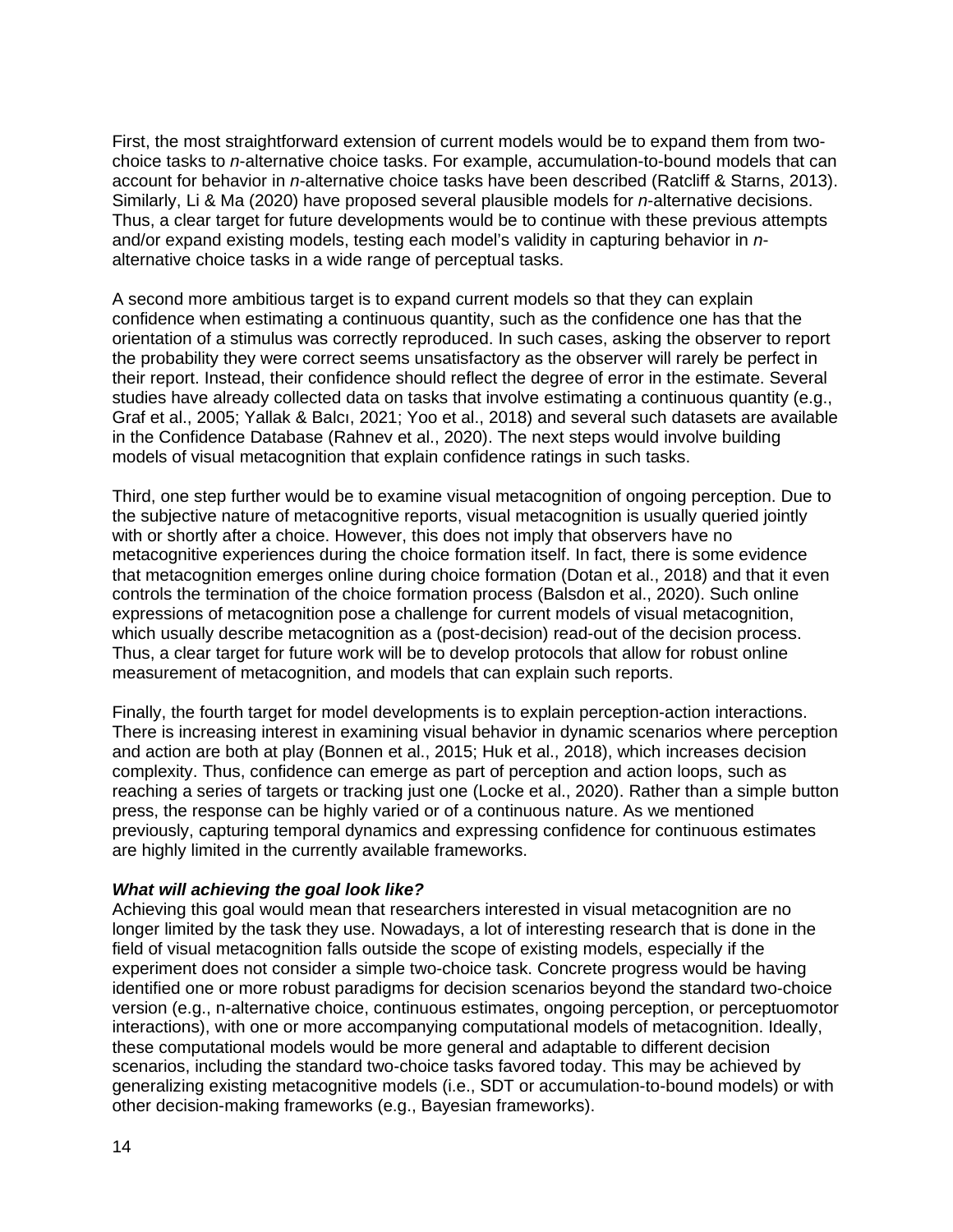#### **Medium-term goal 2: Determine the computations underlying confidence and what factors influence these computations**

*Why is this goal important and how does it relate to the long-term goals above?* This goal is a combination of three separate goals (see Supplementary) that were similar enough to warrant combining them. The goal, therefore, has three separate components, which are to understand: (1) what are the computations underlying confidence, (2) how do different sources of uncertainty influence metacognitive processes (regardless of whether the first-order decision is affected too), and (3) what processes (if any) selectively affect confidence while leaving the first-order decision unperturbed. The three components are interrelated such that progress on one of them is likely to translate into progress on the rest. Overall, the goal here is to understand the computations behind confidence, especially via the effects of experimental manipulations. As such, this goal will advance long-term goals 1-3 (related to developing models, developing manipulations, and determining confidence computations for complex tasks). While less directly related, progress on this goal may also have implications for longterm goal 4 (uncovering the relationship between metacognition and consciousness). This goal is therefore central to the field of visual metacognition and is likely to have wide-ranging implications.

#### *The work ahead*

There are several aspects of this goal where substantial progress can be made in the next five years. We discuss what we perceive as the most important directions related to understanding confidence computation and identifying the factors that influence this computation.

#### What are the computations underlying confidence?

This question is often phrased as "What does confidence reflect?" There are several competing hypotheses in the field with relatively little agreement at present. One common view is the Bayesian notion that confidence reflects the posterior probability of being correct (Aitchison et al., 2015; Fleming & Daw, 2017; Meyniel et al., 2015; Pouget et al., 2016). In other words, people base their confidence ratings on the probability that their response is correct even if this computation is noisy or biased. Another common view grounded in signal detection theory and accumulation-to-bound models is that confidence directly reflects signal strength (Bang et al., 2019; Green & Swets, 1966; Maniscalco & Lau, 2016). Here, confidence is derived from an abstract evidence axis without computing the probability that a response would be correct. Other alternatives include the view that confidence reflects the evidence for the chosen option while ignoring the evidence for all unchosen alternatives (Koizumi et al., 2015; Maniscalco et al., 2016; Peters et al., 2017; Samaha et al., 2016; Zylberberg et al., 2012) or that it reflects the difference in posterior probability of the two most likely alternatives (H.-H. Li & Ma, 2020). Several papers have compared directly two or more of these alternatives (Adler & Ma, 2018; Aitchison et al., 2015; H.-H. Li & Ma, 2020) but a consensus is yet to emerge. We believe that substantial progress is possible in the next five years on distinguishing between these possibilities.

#### What factors influence the confidence computation and how?

There is vibrant literature on the factors that influence confidence computation (reviewed in Shekhar & Rahnev, 2021a). Here we briefly mention the factors that have received the greatest attention and then discuss what we perceive as the most promising next steps.

Perhaps the most widely studied factors that affect confidence computations are stimulus variability and attention. However, the exact effects of each of these factors remain controversial. For example, increased variability has been found to lead both to higher-than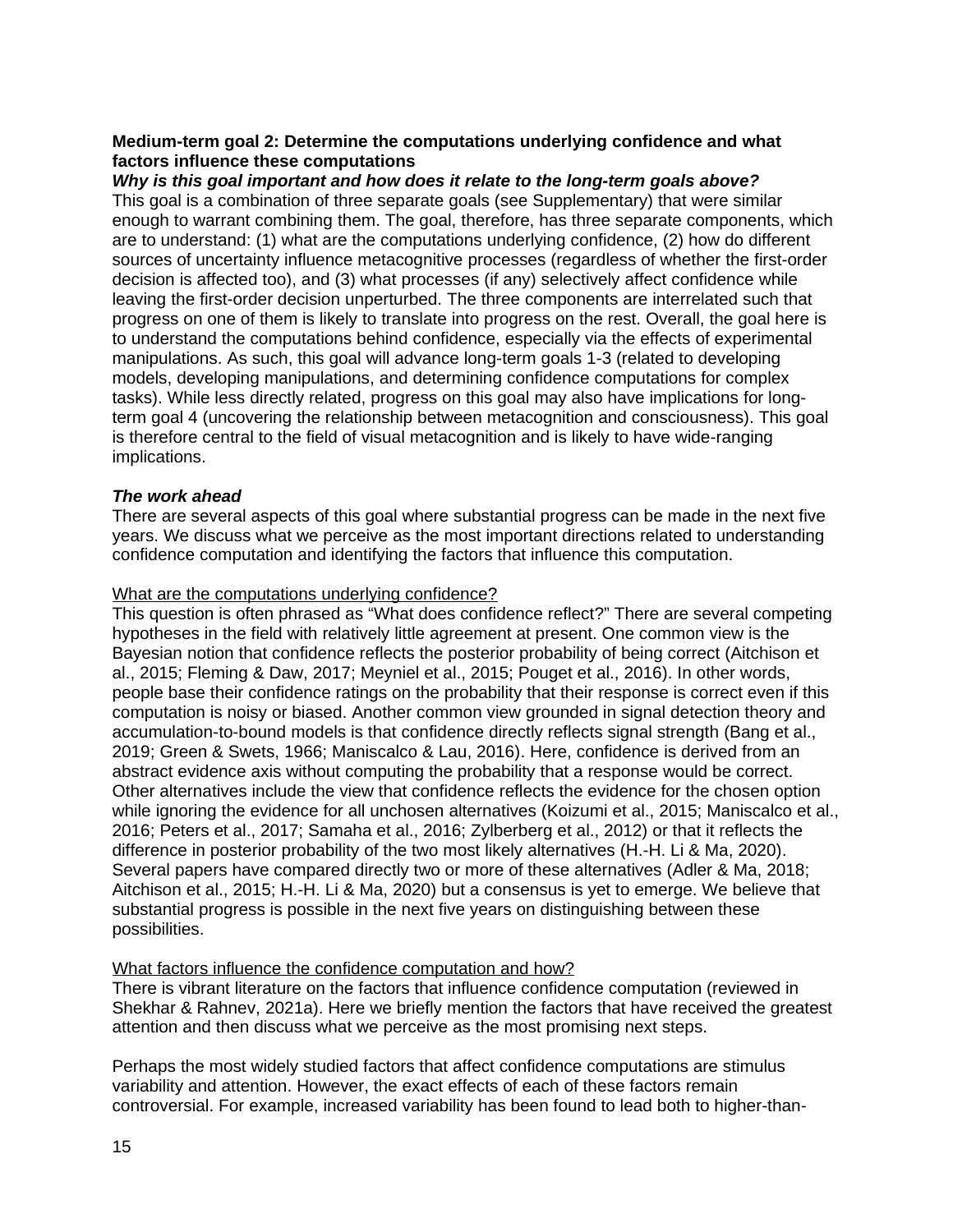expected and lower-than-expected confidence (Bertana et al., 2021; Boldt et al., 2017; de Gardelle & Mamassian, 2015; Spence et al., 2016, 2018; Zylberberg et al., 2014, 2016). Similarly, different manipulations of attention have been found to either increase or decrease confidence and visibility ratings (Denison et al., 2018; Kurtz et al., 2017; Rahnev et al., 2011, 2012; Recht et al., 2019; Wilimzig et al., 2008; Zizlsperger et al., 2012). These studies have used different designs, manipulations, and sometimes collected different metacognitive measurements (e.g., confidence vs. visibility), making it difficult to pinpoint the reasons for the divergent results. Many other factors have been investigated by relatively fewer studies. For example, confidence is influenced by the confidence on previous trials (Aguilar-Lleyda et al., 2021; Rahnev et al., 2015), motor preparation and execution (Fleming et al., 2015; Gajdos, Fleming, et al., 2019), visual field location (M. K. Li et al., 2018; Solovey et al., 2015), the strength of decision-congruent evidence (Koizumi et al., 2015; Maniscalco et al., 2016; Peters et al., 2017; Samaha et al., 2016; Zylberberg et al., 2012), stimulus visibility (Rausch et al., 2018), and decision time (Kiani et al., 2014).

Despite the large number of factors already identified, many other factors that affect the confidence computation are likely yet to be discovered. A mechanistic understanding of confidence would strongly benefit (and perhaps require) the identification of all critical factors, and therefore the search should continue. The next five years can be expected to add more to the list above. Nevertheless, it also appears that the field has reached a point where more emphasis needs to be given on firmly establishing the knowledge that (we think) we have already gained. For example, few of the studies cited above have been independently replicated and there has not been much consideration of the effect sizes for each of the factors influencing confidence. Therefore, in the next five years, more attention should be paid to replicating existing effects and clarifying the effect size of each.

### *What will achieving the goal look like?*

It is not reasonable to think that five years from now we will know the precise computations underlying confidence and all the ways it is influenced. However, it is reasonable to expect a growing emphasis on empirically adjudicating between different proposals of what confidence reflects, perhaps with an emerging consensus at least for simple two-choice experimental designs. Similarly, it is reasonable to expect the emergence of high-powered replication attempts of the different factors that influence confidence. We will consider the goal "achieved" if both of these expectations are met or at least measurable progress has been made. Such progress will have a large effect as it will ensure that the field is on a sure footing and wellpositioned to build cumulative knowledge.

# **Final thoughts and next steps**

Having described the four long-term and two medium-term consensus goals, we end with a short section where we discuss what we learned, as well as our plans for tracking and assessing progress towards achieving the goals listed here.

### Thoughts on the process and results of goal setting

One of the greatest difficulties we encountered was with formulating clear and precise evaluation criteria for each goal. Indeed, currently, there is substantial latitude left for each goal. Naturally, given the generality of the long-term goals, deciding on evaluation criteria for each has been particularly challenging, though we have tried hard to establish specific evaluation criteria for the two medium-term goals. We think that difficulties with establishing concrete and rigorous evaluation criteria are likely unavoidable, especially for a relatively new field such as visual metacognition. Time will tell whether goal setting in psychological science is worthwhile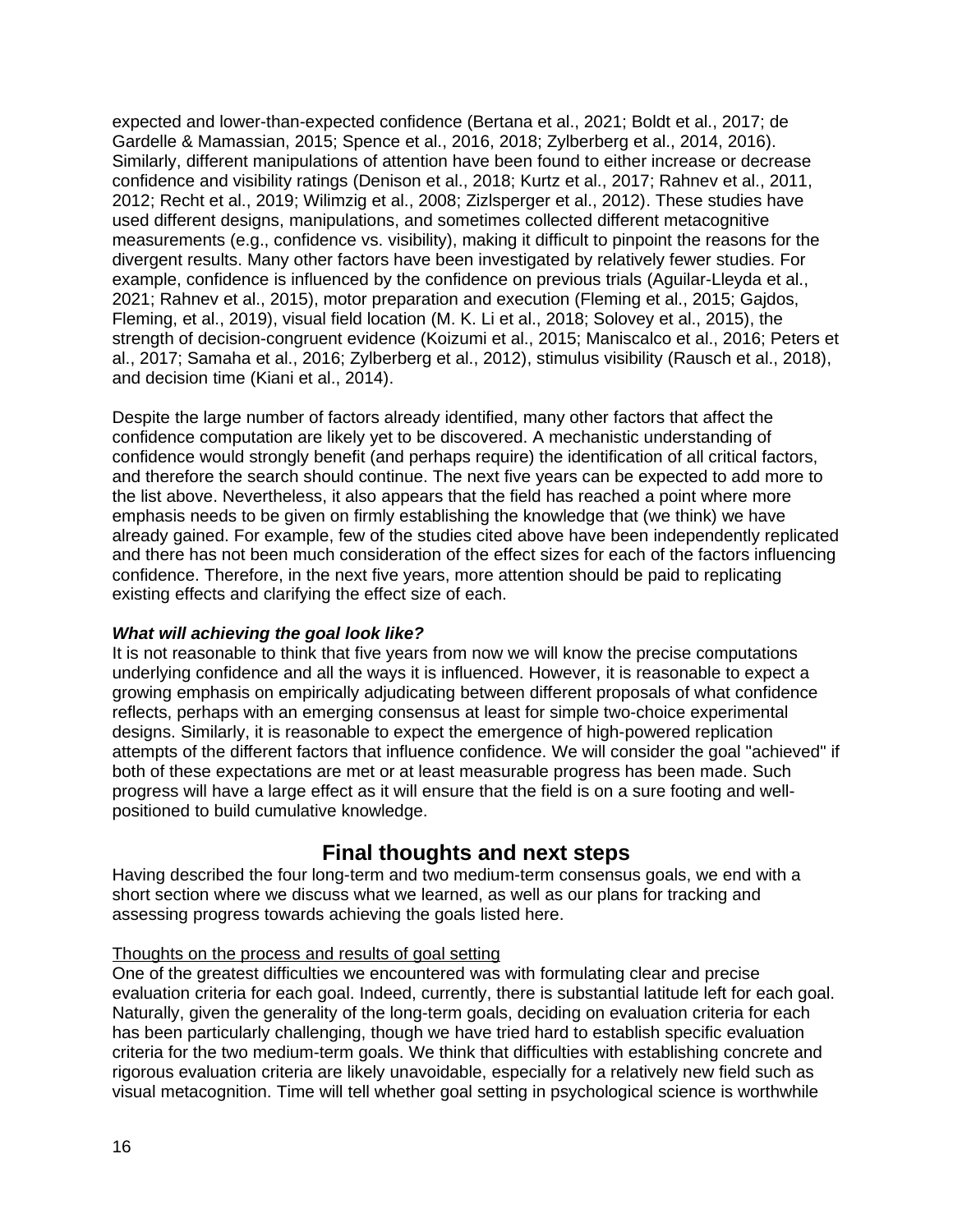only in the context of precise landmarks and evaluation criteria, or if it can have value even if such landmarks and evaluation criteria are less well defined.

Notably, the issues of replicability, estimation of effect sizes, and the use of appropriate sample sizes were only explicitly discussed in medium-term goal 2. This perhaps reflects a perception among the authors that replicability of findings in the field is likely to be relatively high, though there have been relatively few replication studies thus far to formally test this impression. Nevertheless, given the ongoing replication crisis in psychology and related disciplines (Open Science Collaboration, 2015), it may be important to pay more attention to these issues going forward.

Finally, it should be noted that we did not discuss "truths" in the field. In other words, we did not discuss which previous findings within the field are established beyond reasonable doubt and which are not. Such efforts are likely to be fruitful (e.g., see the paper on "benchmarks" in working memory by Oberauer et al., 2018) and may also be worth undertaking.

#### Tracking and assessing progress

We expect that formalizing these consensus goals will catalyze progress in the field, foster collaboration, and increase the chance of solving the most important problems in the field. Nevertheless, we recognize that formalizing these goals may have a limited influence without a system for tracking and assessing the progress made. It has been argued that progress in science is achieved only when a community of scientists is willing and able to hold each other accountable for the quality of their work (Ravetz, 1971). At the same time, any formal system of evaluation of individual papers or findings is likely to be inflexible and runs the risk of simply reflecting the opinions of authority figures. Any system of tracking and assessing progress should not be overly onerous (i.e., should not require an exorbitant amount of time and resources to maintain), or else it will likely be quickly abandoned.

Based on these considerations, we have decided to institute several mechanisms to help us track and assess progress towards the long- and medium-term goals that we set. First, we have created a Slack channel intended to allow for informal conversations on issues related to each goal. We invite everyone who has an interest in any of these goals to subscribe and actively participate in the ongoing discussions (link to join: [bit.ly/3wsPoyl](https://bit.ly/3wsPoyl)). Second, papers relevant to each long- and medium-term goal will be tracked using an online community-powered spreadsheet [\(bit.ly/3CJvmCA\)](https://bit.ly/3CJvmCA). We encourage everyone publishing relevant papers to add their papers to this spreadsheet. To obtain help with either the Slack channel or the spreadsheet, one can email [visual.meta.goals@gmail.com.](./http:%2F%2Fvisual.meta.goals@gmail.com) Third, we plan to organize a regular meeting or conference specifically for the field of visual metacognition. Fourth, we intend to write a followup paper in approximately five years that will assess progress towards both the long- and medium-term goals. Finally, we encourage new papers to explicitly state which of these longand medium-term goals their findings are relevant to. This practice would be especially important for null results. Such explicit references will make future reviews and meta-analyses on the topics related to these goals substantially easier and more accurate.

### **Conclusion**

Scientific progress requires the accumulation of agreed-upon empirical knowledge and robust theories. We believe that common goals can accelerate such progress by ensuring both a reliable body of empirical findings and the development of theories that explain existing data and make new predictions. Here 26 researchers from the field of visual metacognition agreed on such consensus goals. We identified four long-term and two medium-term goals, as well as a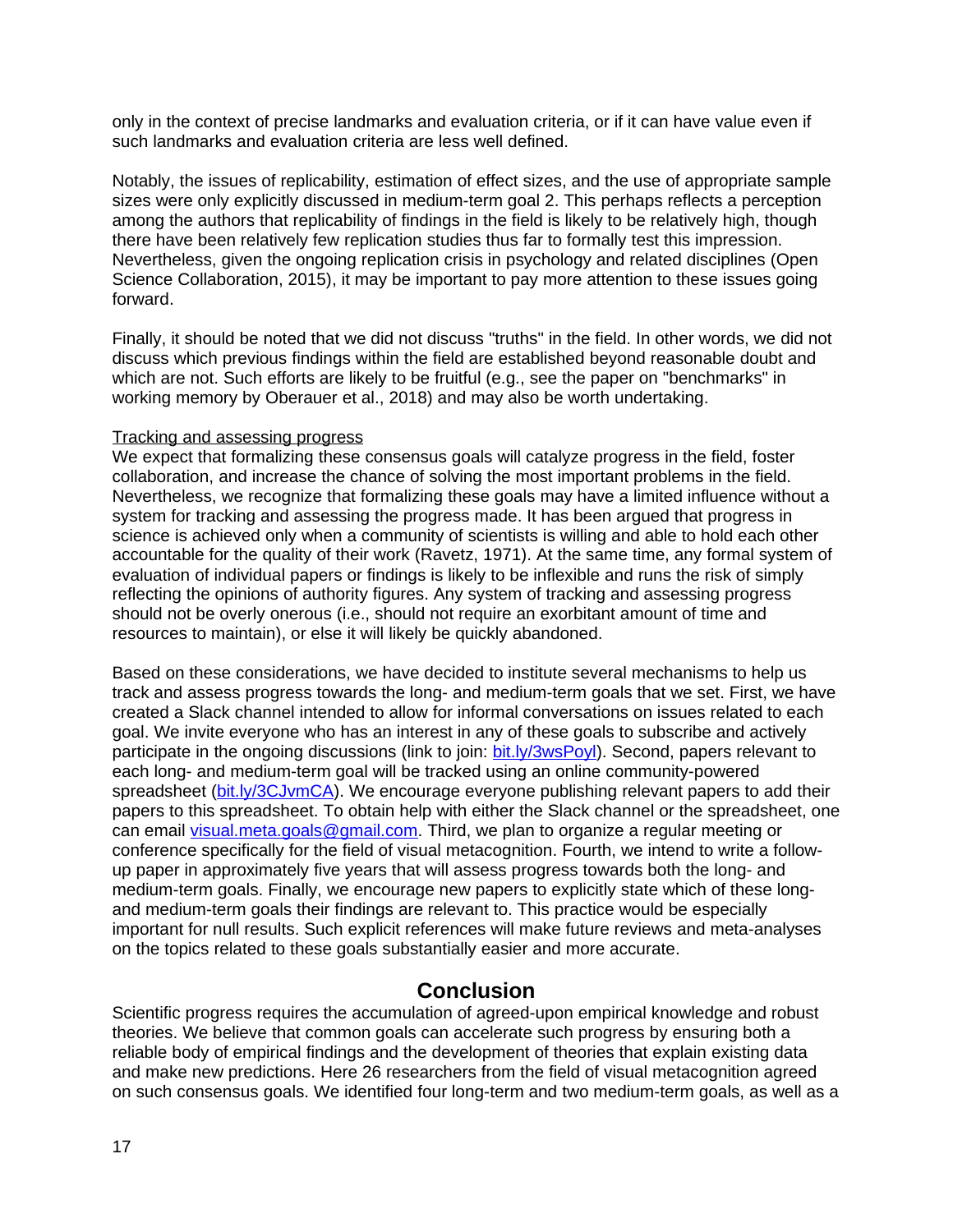process for tracking and assessing progress. Only time will tell how this effort will impact our field. We hope that the formulation of these goals will enable researchers from across the field to focus our energies, increase the quality of our research, ensure that we build solid cumulative knowledge in our field, and foster more collaboration. At the very least, it should be a useful experiment that provides insight into the forces that drive science and can stir it into states of higher or lower impact. If this effort proves successful, consensus goal setting can become a model for many fields of psychological science and beyond.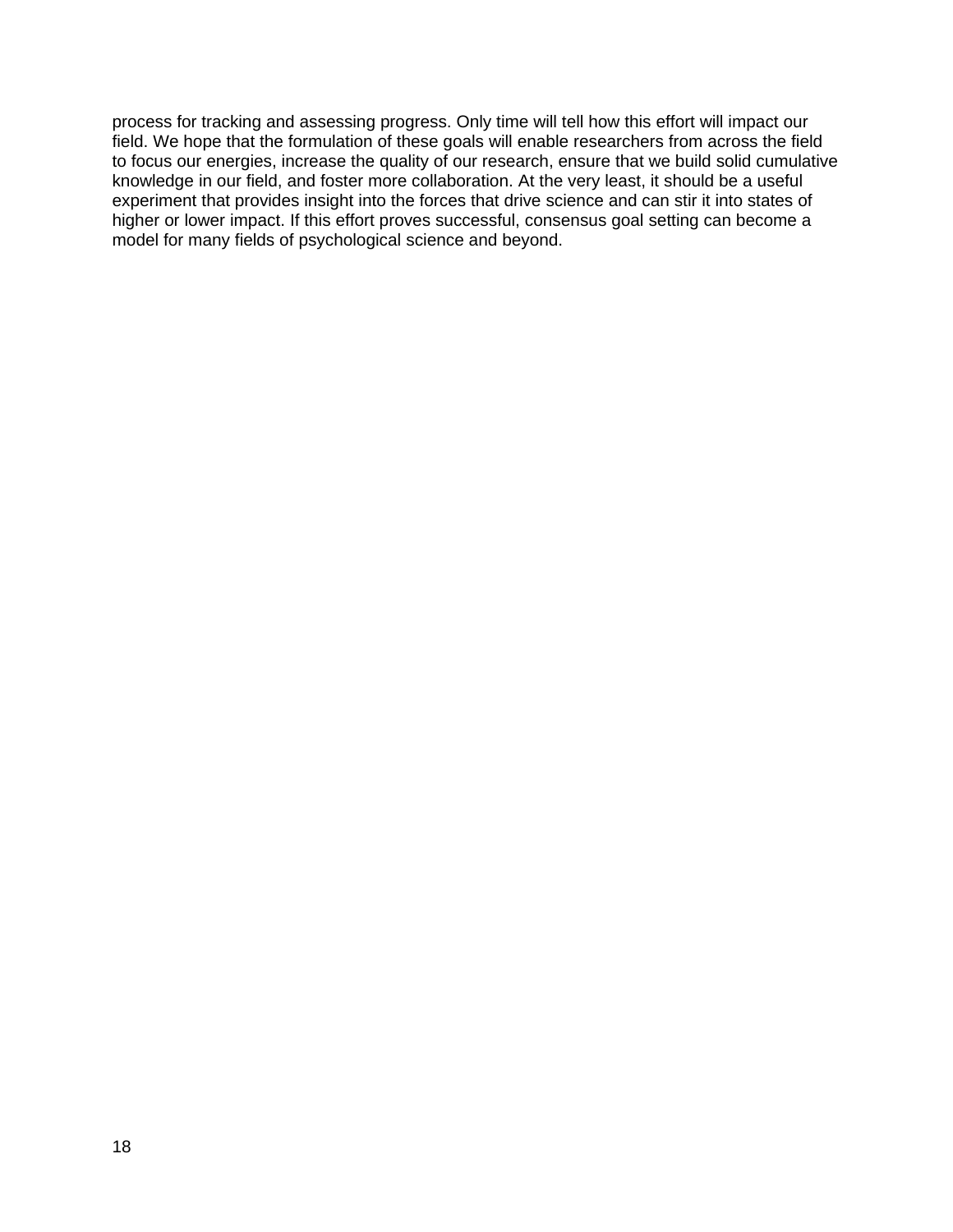### **References**

- Adler, W. T., & Ma, W. J. (2018). Comparing Bayesian and non-Bayesian accounts of human confidence reports. *PLOS Computational Biology*, *14*(11), e1006572. https://doi.org/10.1371/journal.pcbi.1006572
- Aguilar-Lleyda, D., Konishi, M., Sackur, J., & de Gardelle, V. (2021). Confidence can be automatically integrated across two visual decisions. *Journal of Experimental Psychology: Human Perception and Performance*, *47*(2), 161–171. https://doi.org/10.1037/xhp0000884
- Aguilar-Lleyda, D., Lemarchand, M., & de Gardelle, V. (2020). Confidence as a Priority Signal. *Psychological Science*, *31*(9), 1084–1096. https://doi.org/10.1177/0956797620925039
- Aitchison, L., Bang, D., Bahrami, B., & Latham, P. E. (2015). Doubly Bayesian Analysis of Confidence in Perceptual Decision-Making. *PLoS Computational Biology*, *11*(10), e1004519. https://doi.org/10.1371/journal.pcbi.1004519
- Allen, M., Frank, D., Schwarzkopf, D. S., Fardo, F., Winston, J. S., Hauser, T. U., & Rees, G. (2016). Unexpected arousal modulates the influence of sensory noise on confidence. *ELife*, *5*, e18103. https://doi.org/10.7554/eLife.18103
- Baars, B. (1997). Contrastive phenomenology: A thoroughly empirical approach to consciousness. In N. Block, O. Flanagan, & G. Güzeldere (Eds.), *The Nature of Consciousness: Philosophical Debates* (pp. 187–202). MIT Press. https://philpapers.org/rec/BAACPA
- Baird, B., Mrazek, M. D., Phillips, D. T., & Schooler, J. W. (2014). Domain-specific enhancement of metacognitive ability following meditation training. *Journal of Experimental Psychology. General*, *143*(5), 1972–1979. https://doi.org/10.1037/a0036882
- Balsdon, T., Wyart, V., & Mamassian, P. (2020). Confidence controls perceptual evidence accumulation. *Nature Communications*, *11*(1753), 1–11. https://doi.org/10.1038/s41467- 020-15561-w
- Bang, J. W., Shekhar, M., & Rahnev, D. (2019). Sensory noise increases metacognitive efficiency. *Journal of Experimental Psychology: General*, *148*(3), 437–452. https://doi.org/10.1037/xge0000511
- Bertana, A., Chetverikov, A., van Bergen, R. S., Ling, S., & Jehee, J. F. M. (2021). Dual strategies in human confidence judgments. *Journal of Vision*, *21*(5), 21. https://doi.org/10.1167/jov.21.5.21
- Block, N. (2007). Consciousness, accessibility, and the mesh between psychology and neuroscience. *Behavioral and Brain Sciences*, *30*(5–6), 481–499. https://doi.org/10.1017/S0140525X07002786
- Block, N. (2019). What Is Wrong with the No-Report Paradigm and How to Fix It. *Trends in Cognitive Sciences*, *23*(12), 1003–1013. https://doi.org/10.1016/J.TICS.2019.10.001
- Boldt, A., de Gardelle, V., & Yeung, N. (2017). The impact of evidence reliability on sensitivity and bias in decision confidence. *Journal of Experimental Psychology: Human Perception and Performance*, *43*(8), 1520–1531. https://doi.org/10.1037/xhp0000404
- Boldt, A., Schiffer, A.-M., Waszak, F., & Yeung, N. (2019). Confidence Predictions Affect Performance Confidence and Neural Preparation in Perceptual Decision Making. *Scientific Reports*, *9*(1), 4031. https://doi.org/10.1038/s41598-019-40681-9
- Bonnen, K., Burge, J., Yates, J., Pillow, J., & Cormack, L. K. (2015). Continuous psychophysics: Target-tracking to measure visual sensitivity. *Journal of Vision*, *15*(3), 14–14. https://doi.org/10.1167/15.3.14
- Bor, D., Schwartzman, D. J., Barrett, A. B., & Seth, A. K. (2017). Theta-burst transcranial magnetic stimulation to the prefrontal or parietal cortex does not impair metacognitive visual awareness. *PLOS ONE*, *12*(2), e0171793. https://doi.org/10.1371/journal.pone.0171793
- Brown, R., Lau, H., & LeDoux, J. E. (2019). Understanding the Higher-Order Approach to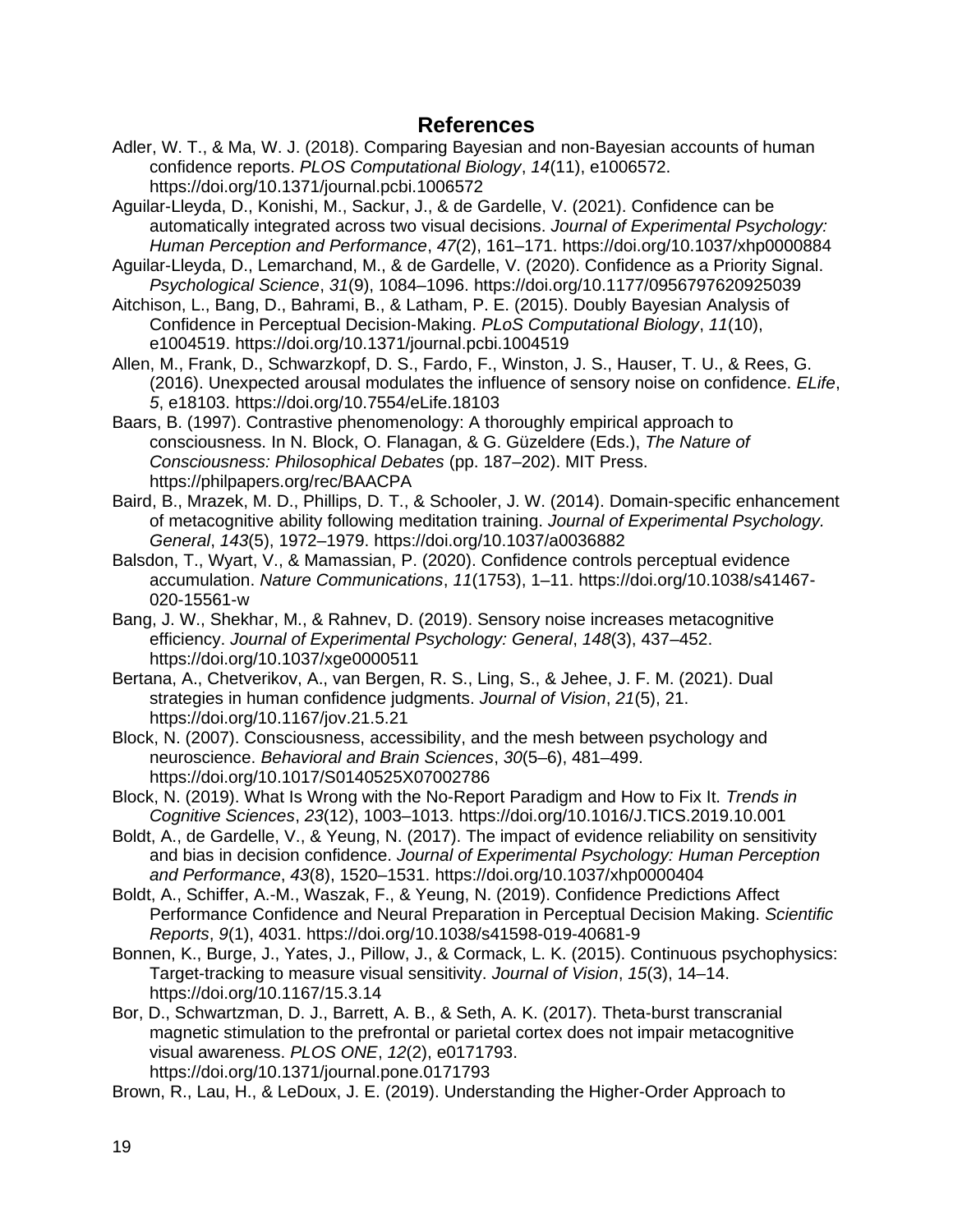Consciousness. *Trends in Cognitive Sciences*, *23*(9), 754–768. https://doi.org/10.1016/J.TICS.2019.06.009

- Carpenter, J., Sherman, M. T., Kievit, R. A., Seth, A. K., Lau, H., & Fleming, S. M. (2019). Domain-general enhancements of metacognitive ability through adaptive training. *Journal of Experimental Psychology: General*, *148*(1), 51–64. https://doi.org/10.1037/xge0000505
- Clarke, F. R., Birdsall, T. G., & Tanner, W. P. (1959). Two Types of ROC Curves and Definitions of Parameters. *The Journal of the Acoustical Society of America*, *31*(5), 629–630. https://doi.org/10.1121/1.1907764
- Collins, A., & Koechlin, E. (2012). Reasoning, Learning, and Creativity: Frontal Lobe Function and Human Decision-Making. *PLoS Biology*, *10*(3), e1001293. https://doi.org/10.1371/journal.pbio.1001293
- Cortese, A., Amano, K., Koizumi, A., Kawato, M., & Lau, H. (2016). Multivoxel neurofeedback selectively modulates confidence without changing perceptual performance. *Nature Communications*, *7*, 13669. https://doi.org/10.1038/ncomms13669
- de Gardelle, V., Faivre, N., Filevich, E., Reyes, G., Rouy, M., Sackur, J., & Vergnaud, J.-C. (2020). Role of feedback on metacognitive training. *PsychArchives*. https://doi.org/https://doi.org/10.23668/PSYCHARCHIVES.3138
- de Gardelle, V., & Mamassian, P. (2014). Does Confidence Use a Common Currency Across Two Visual Tasks? *Psychological Science*, *25*(6), 1286–1288. https://doi.org/10.1177/0956797614528956
- de Gardelle, V., & Mamassian, P. (2015). Weighting Mean and Variability during Confidence Judgments. *PloS One*, *10*(3), e0120870. https://doi.org/10.1371/journal.pone.0120870
- Dehaene, S. (2014). *Consciousness and the brain: Deciphering how the brain codes our thoughts*. Penguin.
- Denison, R. N., Adler, W. T., Carrasco, M., & Ma, W. J. (2018). Humans incorporate attentiondependent uncertainty into perceptual decisions and confidence. *Proceedings of the National Academy of Sciences*, *115*(43), 11090–11095. https://doi.org/10.1073/pnas.1717720115
- Denison, R. N., Block, N., & Samaha, J. (2020). What do models of visual perception tell us about visual phenomenology? In F. De Brigard & W. Sinnot-Armstrong (Eds.), *Neuroscience and Philosophy*. MIT Press.
- Deroy, O., Spence, C., & Noppeney, U. (2016). Metacognition in Multisensory Perception. *Trends in Cognitive Sciences*, *20*(10), 736–747. https://doi.org/10.1016/j.tics.2016.08.006
- Desender, K., Boldt, A., & Yeung, N. (2018). Subjective Confidence Predicts Information Seeking in Decision Making. *Psychological Science*, *29*(5), 761–778. https://doi.org/10.1177/0956797617744771
- Dotan, D., Meyniel, F., & Dehaene, S. (2018). On-line confidence monitoring during decision making. *Cognition*, *171*, 112–121. https://doi.org/10.1016/j.cognition.2017.11.001
- Faivre, N., Filevich, E., Solovey, G., Kühn, S., & Blanke, O. (2018). Behavioral, Modeling, and Electrophysiological Evidence for Supramodality in Human Metacognition. *The Journal of Neuroscience*, *38*(2), 263–277. https://doi.org/10.1523/JNEUROSCI.0322-17.2017
- Fechner, G. T. (1860). *Elemente der Psychophysik*. Breitkopf und Härtel.
- Feller, I., & Stern, P. C. (2007). *A Strategy for Assessing Science: Behavioral and Social Research on Aging*. National Academies Press (US). https://www.ncbi.nlm.nih.gov/books/NBK26378/
- Feredoes, E., Heinen, K., Weiskopf, N., Ruff, C., & Driver, J. (2011). Causal evidence for frontal involvement in memory target maintenance by posterior brain areas during distracter interference of visual working memory. *Proceedings of the National Academy of Sciences of the United States of America*, *108*(42), 17510–17515. https://doi.org/10.1073/pnas.1106439108

Fleming, S. M., & Daw, N. D. (2017). Self-evaluation of decision performance: A general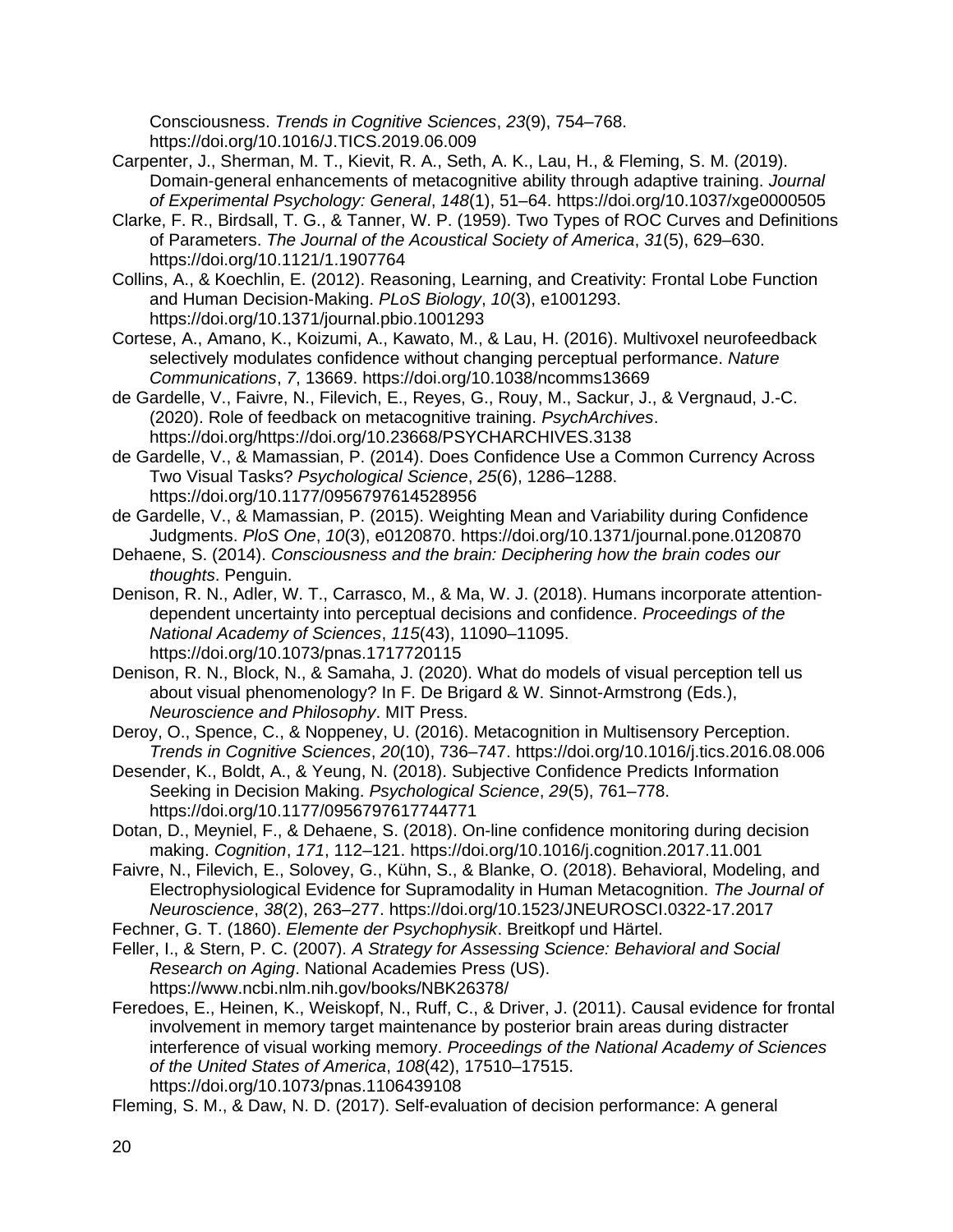Bayesian framework for metacognitive computation. *Psychological Review*, *124*(1), 91– 114. https://doi.org/10.1037/rev0000045

- Fleming, S. M., Dolan, R. J., & Frith, C. D. (2012). Metacognition: computation, biology and function. *Philosophical Transactions of the Royal Society of London. Series B, Biological Sciences*, *367*(1594), 1280–1286. https://doi.org/10.1098/rstb.2012.0021
- Fleming, S. M., Maniscalco, B., Ko, Y., Amendi, N., Ro, T., & Lau, H. (2015). Action-Specific Disruption of Perceptual Confidence. *Psychological Science*, *26*(1), 89–98. https://doi.org/10.1177/0956797614557697
- Gajdos, T., Fleming, S., Garcia, M. S., Weindel, G., & Davranche, K. (2019). Revealing subthreshold motor contributions to perceptual confidence. *Neuroscience of Consciousness*, *5*(1), niz001. https://doi.org/10.1101/330605
- Gajdos, T., Régner, I., Huguet, P., Hainguerlot, M., Vergnaud, J.-C., Sackur, J., & de Gardelle, V. (2019). Does social context impact metacognition? Evidence from stereotype threat in a visual search task. *PLOS ONE*, *14*(4), e0215050. https://doi.org/10.1371/journal.pone.0215050
- Galvin, S. J., Podd, J. V., Drga, V., & Whitmore, J. (2003). Type 2 tasks in the theory of signal detectability: Discrimination between correct and incorrect decisions. *Psychonomic Bulletin & Review*, *10*(4), 843–876. https://doi.org/10.3758/BF03196546
- Graf, E. W., Warren, P. A., & Maloney, L. T. (2005). Explicit estimation of visual uncertainty in human motion processing. *Vision Research*, *45*(24), 3050–3059. https://doi.org/10.1016/J.VISRES.2005.08.007
- Green, D. M., & Swets, J. A. (1966). *Signal detection theory and psychophysics*. John Wiley & Sons Ltd.
- Guest, O., & Martin, A. E. (2021). How Computational Modeling Can Force Theory Building in Psychological Science. *Perspectives on Psychological Science*, *16*(4), 789–802. https://doi.org/10.1177/1745691620970585
- Guggenmos, M., Wilbertz, G., Hebart, M. N., & Sterzer, P. (2016). Mesolimbic confidence signals guide perceptual learning in the absence of external feedback. *ELife*, *5*, e13388. https://doi.org/10.7554/eLife.13388

Haddara, N., & Rahnev, D. (2021). The impact of feedback on perceptual decision making and metacognition: Reduction in bias but no change in sensitivity. *Psychological Science*.

- Hainguerlot, M., Vergnaud, J.-C., & de Gardelle, V. (2018). Metacognitive ability predicts learning cue-stimulus associations in the absence of external feedback. *Scientific Reports*, *8*(1), 5602. https://doi.org/10.1038/s41598-018-23936-9
- Helmholtz, H. L. F. (1856). *Treatise on physiological optics*. Thoemmes Continuum.

Herding, J., Ludwig, S., von Lautz, A., Spitzer, B., & Blankenburg, F. (2019). Centro-parietal EEG potentials index subjective evidence and confidence during perceptual decision making. *NeuroImage*, *201*, 116011. https://doi.org/10.1016/j.neuroimage.2019.116011

Huk, A., Bonnen, K., & He, B. J. (2018). Beyond Trial-Based Paradigms: Continuous Behavior, Ongoing Neural Activity, and Natural Stimuli. *Journal of Neuroscience*, *38*(35), 7551–7558. https://doi.org/10.1523/JNEUROSCI.1920-17.2018

Jachs, B., Blanco, M. J., Grantham-Hill, S., & Soto, D. (2015). On the independence of visual awareness and metacognition: A signal detection theoretic analysis. *Journal of Experimental Psychology: Human Perception and Performance*, *41*(2), 269. https://doi.org/10.1037/xhp0000026

Kanai, R., Walsh, V., & Tseng, C. H. (2010). Subjective discriminability of invisibility: A framework for distinguishing perceptual and attentional failures of awareness. *Consciousness and Cognition*, *19*(4), 1045–1057. https://doi.org/10.1016/j.concog.2010.06.003

Kellij, S., Fahrenfort, J., Lau, H., Peters, M. A. K., & Odegaard, B. (2021). An investigation of how relative precision of target encoding influences metacognitive performance. *Attention,*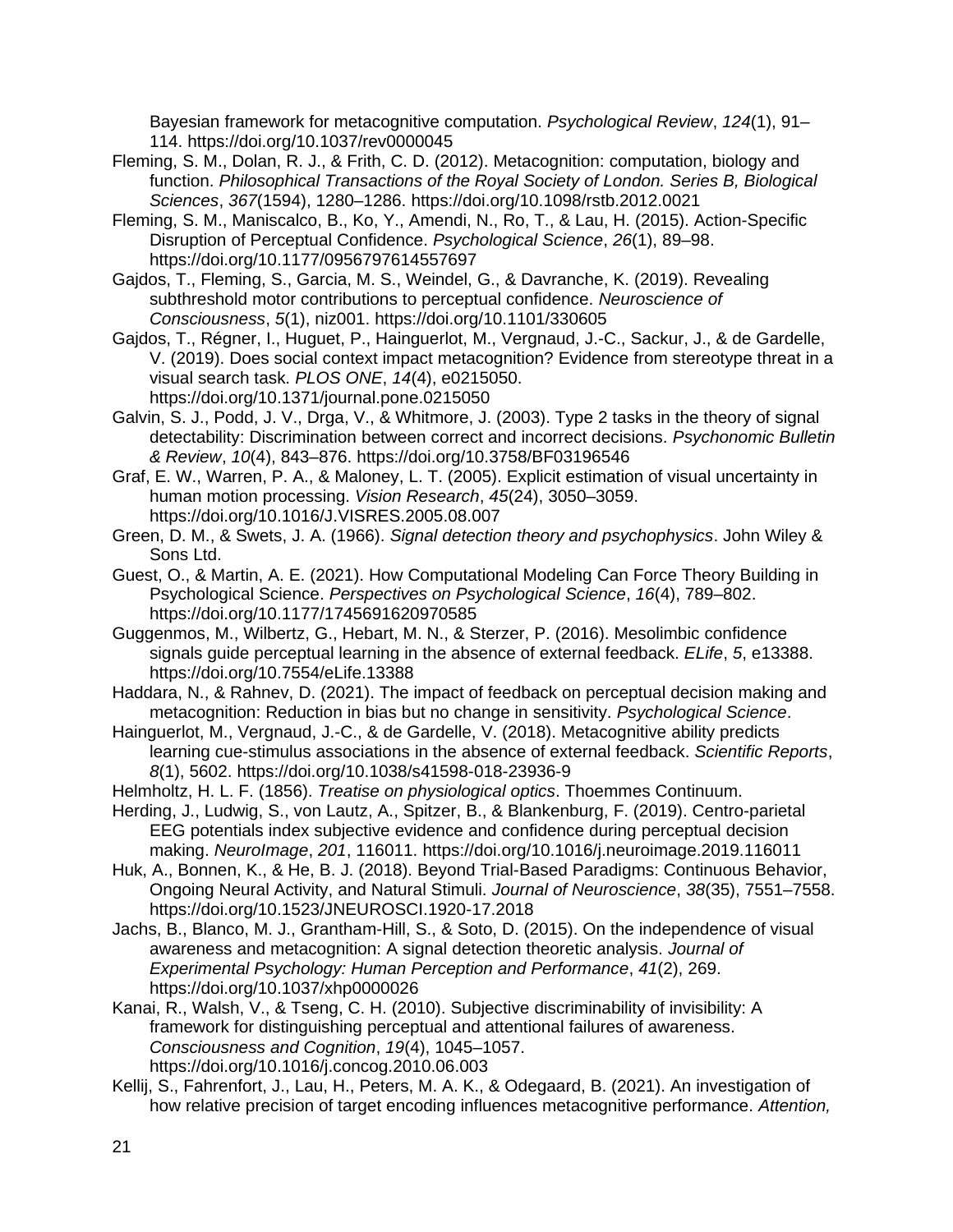*Perception, & Psychophysics*, *83*(1), 512–524. https://doi.org/10.3758/s13414-020-02190-0

- Kepecs, A., & Mainen, Z. F. (2012). A computational framework for the study of confidence in humans and animals. *Philosophical Transactions of the Royal Society of London. Series B, Biological Sciences*, *367*(1594), 1322–1337. https://doi.org/10.1098/rstb.2012.0037
- Kepecs, A., Uchida, N., Zariwala, H. a, & Mainen, Z. F. (2008). Neural correlates, computation and behavioural impact of decision confidence. *Nature*, *455*(7210), 227–231. https://doi.org/10.1038/nature07200
- Kiani, R., Corthell, L., & Shadlen, M. N. (2014). Choice Certainty Is Informed by Both Evidence and Decision Time. *Neuron*, *84*(6), 1329–1342. https://doi.org/10.1016/j.neuron.2014.12.015
- Kiani, R., & Shadlen, M. N. (2009). Representation of confidence associated with a decision by neurons in the parietal cortex. *Science*, *324*(5928), 759–764. https://doi.org/10.1126/science.1169405
- Klein, R. A., Vianello, M., Hasselman, F., Adams, B. G., Adams, R. B., Alper, S., Aveyard, M., Axt, J. R., Babalola, M. T., Bahník, Š., Batra, R., Berkics, M., Bernstein, M. J., Berry, D. R., Bialobrzeska, O., Binan, E. D., Bocian, K., Brandt, M. J., Busching, R., … Nosek, B. A. (2018). Many Labs 2: Investigating Variation in Replicability Across Samples and Settings. *Advances in Methods and Practices in Psychological Science*, *1*(4), 443–490. https://doi.org/10.1177/2515245918810225
- Koizumi, A., Maniscalco, B., & Lau, H. (2015). Does perceptual confidence facilitate cognitive control? *Attention, Perception, & Psychophysics*, *77*(4), 1295–1306. https://doi.org/10.3758/s13414-015-0843-3
- Konishi, M., Compain, C., Berberian, B., Sackur, J., & de Gardelle, V. (2020). Resilience of perceptual metacognition in a dual-task paradigm. *Psychonomic Bulletin & Review*, *27*(6), 1–10. https://doi.org/10.3758/s13423-020-01779-8
- Kording, K., Blohm, G., Schrater, P., & Kay, K. (2018). Appreciating diversity of goals in computational neuroscience. *PsyArXivArXiv*. https://doi.org/10.31219/OSF.IO/3VY69
- Kurtz, P., Shapcott, K. A., Kaiser, J., Schmiedt, J. T., & Schmid, M. C. (2017). The Influence of Endogenous and Exogenous Spatial Attention on Decision Confidence. *Scientific Reports*, *7*(1), 6431. https://doi.org/10.1038/s41598-017-06715-w
- Lamme, V. A. F. (2000). Neural Mechanisms of Visual Awareness: A Linking Proposition. *Brain and Mind*, *1*(3), 385–406. https://doi.org/10.1023/A:1011569019782
- Lau, H., & Rosenthal, D. (2011). Empirical support for higher-order theories of conscious awareness. *Trends in Cognitive Sciences*, *15*(8), 365–373. https://doi.org/10.1016/j.tics.2011.05.009
- Lee, A. L. F., de Gardelle, V., & Mamassian, P. (2021). Global visual confidence. *Psychonomic Bulletin & Review*, 1–10. https://doi.org/10.3758/s13423-020-01869-7
- Lempert, K. M., Chen, Y. L., & Fleming, S. M. (2015). Relating Pupil Dilation and Metacognitive Confidence during Auditory Decision-Making. *PloS One*, *10*(5), e0126588. https://doi.org/10.1371/journal.pone.0126588
- Li, H.-H., & Ma, W. J. (2020). Confidence reports in decision-making with multiple alternatives violate the Bayesian confidence hypothesis. *Nature Communications*, *11*(1), 2004. https://doi.org/10.1038/s41467-020-15581-6
- Li, M. K., Lau, H., & Odegaard, B. (2018). An investigation of detection biases in the unattended periphery during simulated driving. *Attention, Perception, & Psychophysics*. https://doi.org/10.3758/s13414-018-1554-3
- Lisi, M., Mongillo, G., Milne, G., Dekker, T., & Gorea, A. (2020). Discrete confidence levels revealed by sequential decisions. *Nature Human Behaviour*, 1–8. https://doi.org/10.1038/s41562-020-00953-1
- Locke, S. M., Mamassian, P., & Landy, M. S. (2020). Performance monitoring for sensorimotor confidence: A visuomotor tracking study. *Cognition*, *205*, 104396.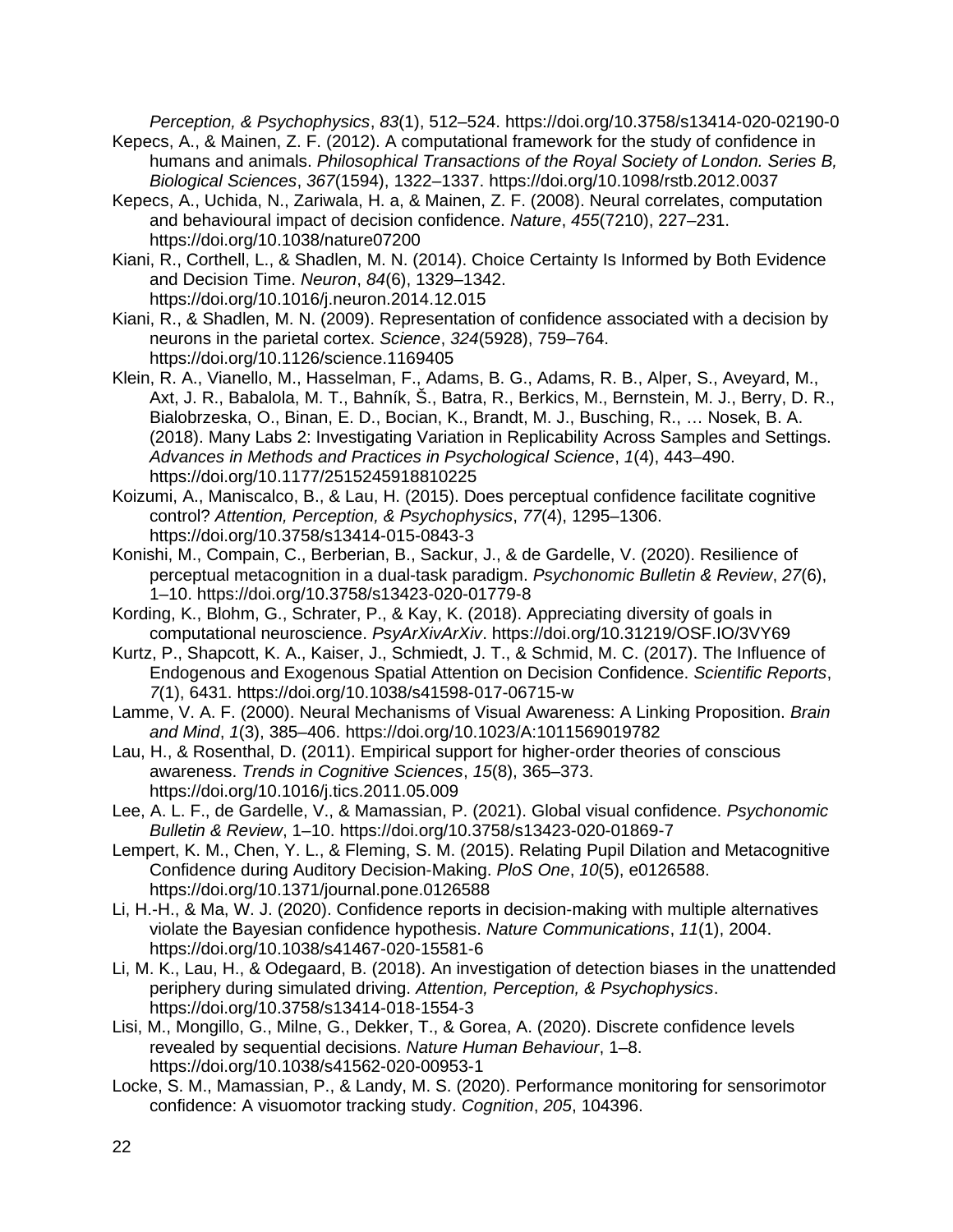https://doi.org/10.1016/j.cognition.2020.104396

- Mamassian, P. (2016). Visual Confidence. *Annual Review of Vision Science*, *2*(1), annurevvision-111815-114630. https://doi.org/10.1146/annurev-vision-111815-114630
- Mamassian, P. (2020). Confidence Forced-Choice and Other Metaperceptual Tasks. *Perception*, *49*(6), 616–635. https://doi.org/10.1177/0301006620928010
- Maniscalco, B., & Lau, H. (2012). A signal detection theoretic approach for estimating metacognitive sensitivity from confidence ratings. *Consciousness and Cognition*, *21*(1), 422–430. https://doi.org/10.1016/j.concog.2011.09.021
- Maniscalco, B., & Lau, H. (2015). Manipulation of working memory contents selectively impairs metacognitive sensitivity in a concurrent visual discrimination task. *Neuroscience of Consciousness*, *2015*(1), niv002. https://doi.org/10.1093/nc/niv002
- Maniscalco, B., & Lau, H. (2016). The signal processing architecture underlying subjective reports of sensory awareness. *Neuroscience of Consciousness*, *2016*(1), 1–17. https://doi.org/10.1093/nc/niw002
- Maniscalco, B., Peters, M. A. K., & Lau, H. (2016). Heuristic use of perceptual evidence leads to dissociation between performance and metacognitive sensitivity. *Attention, Perception & Psychophysics*, *78*(3), 923–937. https://doi.org/10.3758/s13414-016-1059-x
- Masset, P., Ott, T., Lak, A., Hirokawa, J., & Kepecs, A. (2020). Behavior- and Modality-General Representation of Confidence in Orbitofrontal Cortex. *Cell*, *182*(1), 112-126.e18. https://doi.org/10.1016/j.cell.2020.05.022
- Mazor, M., Friston, K. J., & Fleming, S. M. (2020). Distinct neural contributions to metacognition for detecting, but not discriminating visual stimuli. *ELife*, *9*, 853366. https://doi.org/10.7554/eLife.53900
- Mazor, M., Moran, R., & Fleming, S. (2021). Stage 2 Registered Report: Metacognitive asymmetries in visual perception. *PsyArXiv*. https://doi.org/10.31234/OSF.IO/AV9NS
- Mei, N., Rankine, S., Olafsson, E., & Soto, D. (2020). Similar history biases for distinct prospective decisions of self-performance. *Scientific Reports*, *10*(1), 5854. https://doi.org/10.1038/s41598-020-62719-z
- Melloni, L., Mudrik, L., Pitts, M., & Koch, C. (2021). Making the hard problem of consciousness easier. *Science*, *372*(6545), 911–912. https://doi.org/10.1126/science.abj3259
- Meuwese, J. D. I., van Loon, A. M., Lamme, V. A. F., & Fahrenfort, J. J. (2014). The subjective experience of object recognition: comparing metacognition for object detection and object categorization. *Attention, Perception, & Psychophysics*, *76*, 1057–1068. https://doi.org/10.3758/s13414-014-0643-1
- Meyniel, F., Sigman, M., & Mainen, Z. F. (2015). Confidence as Bayesian Probability: From Neural Origins to Behavior. *Neuron*, *88*(1), 78–92. https://doi.org/10.1016/j.neuron.2015.09.039
- Miyoshi, K., & Lau, H. (2020). A decision-congruent heuristic gives superior metacognitive sensitivity under realistic variance assumptions. *Psychological Review*. https://doi.org/10.1037/rev0000184
- Morales, J., Odegaard, B., & Maniscalco, B. (2019). The Neural Substrates of Conscious Perception without Performance Confounds. *PsyArXiv*, 1–29. https://doi.org/10.31234/osf.io/8zhy3
- Moritz, S., & Woodward, T. S. (2007). Metacognitive training in schizophrenia: from basic research to knowledge translation and intervention. *Current Opinion in Psychiatry*, *20*(6), 619–625. https://doi.org/10.1097/YCO.0b013e3282f0b8ed
- Muthukrishna, M., & Henrich, J. (2019). A problem in theory. *Nature Human Behaviour*, *3*(3), 221–229. https://doi.org/10.1038/s41562-018-0522-1
- Nelson, T. O., & Narens, L. (1990). Metamemory: A theoretical framework and some new findings. In G. Bower (Ed.), *The Psychology of Learning and Motivation* (pp. 125–141). Academic Press.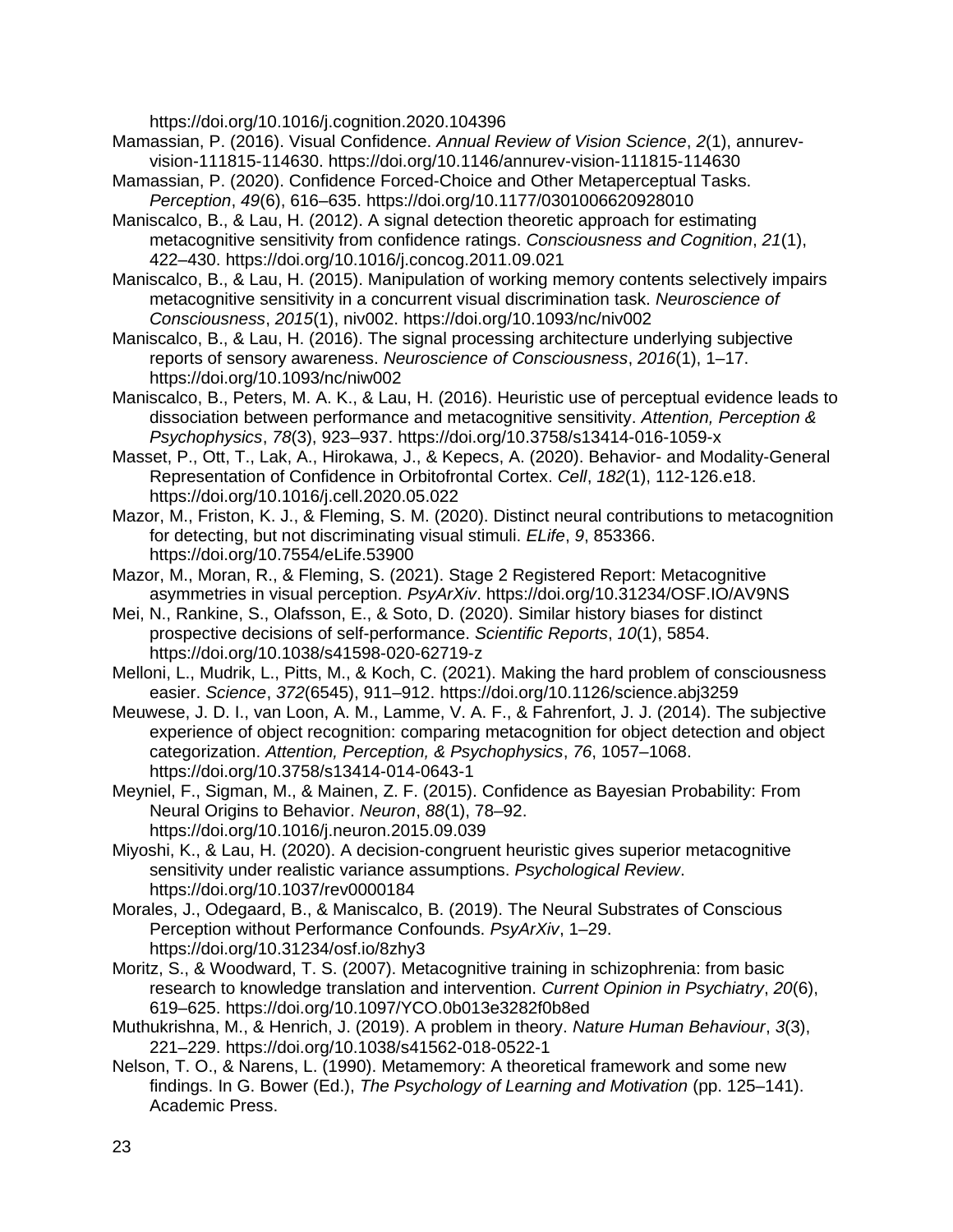- Norman, E., & Price, M. C. (2015). Measuring consciousness with confidence ratings. In M. Overgaard (Ed.), *Behavioural methods in consciousness research* (pp. 159–180). Oxford University Press.
- Oberauer, K., Lewandowsky, S., Awh, E., Brown, G. D. A., Conway, A., Cowan, N., Donkin, C., Farrell, S., Hitch, G. J., Hurlstone, M. J., Ma, W. J., Morey, C. C., Nee, D. E., Schweppe, J., Vergauwe, E., & Ward, G. (2018). Benchmarks for models of short-term and working memory. *Psychological Bulletin*, *144*(9), 885–958. https://doi.org/10.1037/bul0000153
- Open Science Collaboration. (2015). Estimating the reproducibility of psychological science. *Science*, *349*(6251), aac4716–aac4716. https://doi.org/10.1126/science.aac4716
- Peirce, C. S., & Jastrow, J. (1884). On Small Differences in Sensation. *Memoirs of the National Academy of Sciences*, *3*, 75–83.
- Pereira, M., Megevand, P., Tan, M. X., Chang, W., Wang, S., Rezai, A., Seeck, M., Corniola, M., Momjian, S., Bernasconi, F., Blanke, O., & Faivre, N. (2021). Evidence accumulation relates to perceptual consciousness and monitoring. *Nature Communications*, *12*(1), 1–11. https://doi.org/10.1038/s41467-021-23540-y
- Pescetelli, N., & Yeung, N. (2021). The role of decision confidence in advice-taking and trust formation. *Journal of Experimental Psychology: General*, *150*(3), 507–526. https://doi.org/10.1037/xge0000960
- Peters, M. A. K., Thesen, T., Ko, Y. D., Maniscalco, B., Carlson, C., Davidson, M., Doyle, W., Kuzniecky, R., Devinsky, O., Halgren, E., & Lau, H. (2017). Perceptual confidence neglects decision-incongruent evidence in the brain. *Nature Human Behaviour*, *1*(7), 0139. https://doi.org/10.1038/s41562-017-0139
- Pleskac, T. J., & Busemeyer, J. R. (2010). Two-stage dynamic signal detection: a theory of choice, decision time, and confidence. *Psychological Review*, *117*(3), 864–901. https://doi.org/10.1037/a0019737
- Pouget, A., Drugowitsch, J., & Kepecs, A. (2016). Confidence and certainty: distinct probabilistic quantities for different goals. *Nature Neuroscience*, *19*(3), 366–374. https://doi.org/10.1038/nn.4240
- Purcell, B. A., & Kiani, R. (2016). Neural Mechanisms of Post-error Adjustments of Decision Policy in Parietal Cortex. *Neuron*, *89*(3), 658–671. https://doi.org/10.1016/j.neuron.2015.12.027
- Rademaker, R. L., & Pearson, J. (2012). Training Visual Imagery: Improvements of Metacognition, but not Imagery Strength. *Frontiers in Psychology*, *3*, 224. https://doi.org/10.3389/fpsyg.2012.00224
- Rahnev, D. (2020). Confidence in the Real World. *Trends in Cognitive Sciences*, *24*(8), 590– 591. https://doi.org/10.1016/J.TICS.2020.05.005
- Rahnev, D. (2021). Visual metacognition: Measures, models and neural correlates. *American Psychologist*.
- Rahnev, D., Bahdo, L., de Lange, F. P., & Lau, H. (2012). Prestimulus hemodynamic activity in dorsal attention network is negatively associated with decision confidence in visual perception. *Journal of Neurophysiology*, *108*(5), 1529–1536. https://doi.org/10.1152/jn.00184.2012
- Rahnev, D., & Denison, R. N. (2018). Suboptimality in Perceptual Decision Making. *Behavioral and Brain Sciences*, *41*(e223), 1–66. https://doi.org/10.1017/S0140525X18000936
- Rahnev, D., Desender, K., Lee, A. L. F., Adler, W. T., Aguilar-Lleyda, D., Akdoğan, B., Arbuzova, P., Atlas, L. Y., Balcı, F., Bang, J. W., Bègue, I., Birney, D. P., Brady, T. F., Calder-Travis, J., Chetverikov, A., Clark, T. K., Davranche, K., Denison, R. N., Dildine, T. C., … Zylberberg, A. (2020). The Confidence Database. *Nature Human Behaviour*, *4*(3), 317–325. https://doi.org/10.1038/s41562-019-0813-1
- Rahnev, D., Koizumi, A., McCurdy, L. Y., D'Esposito, M., & Lau, H. (2015). Confidence Leak in Perceptual Decision Making. *Psychological Science*, *26*(11), 1664–1680.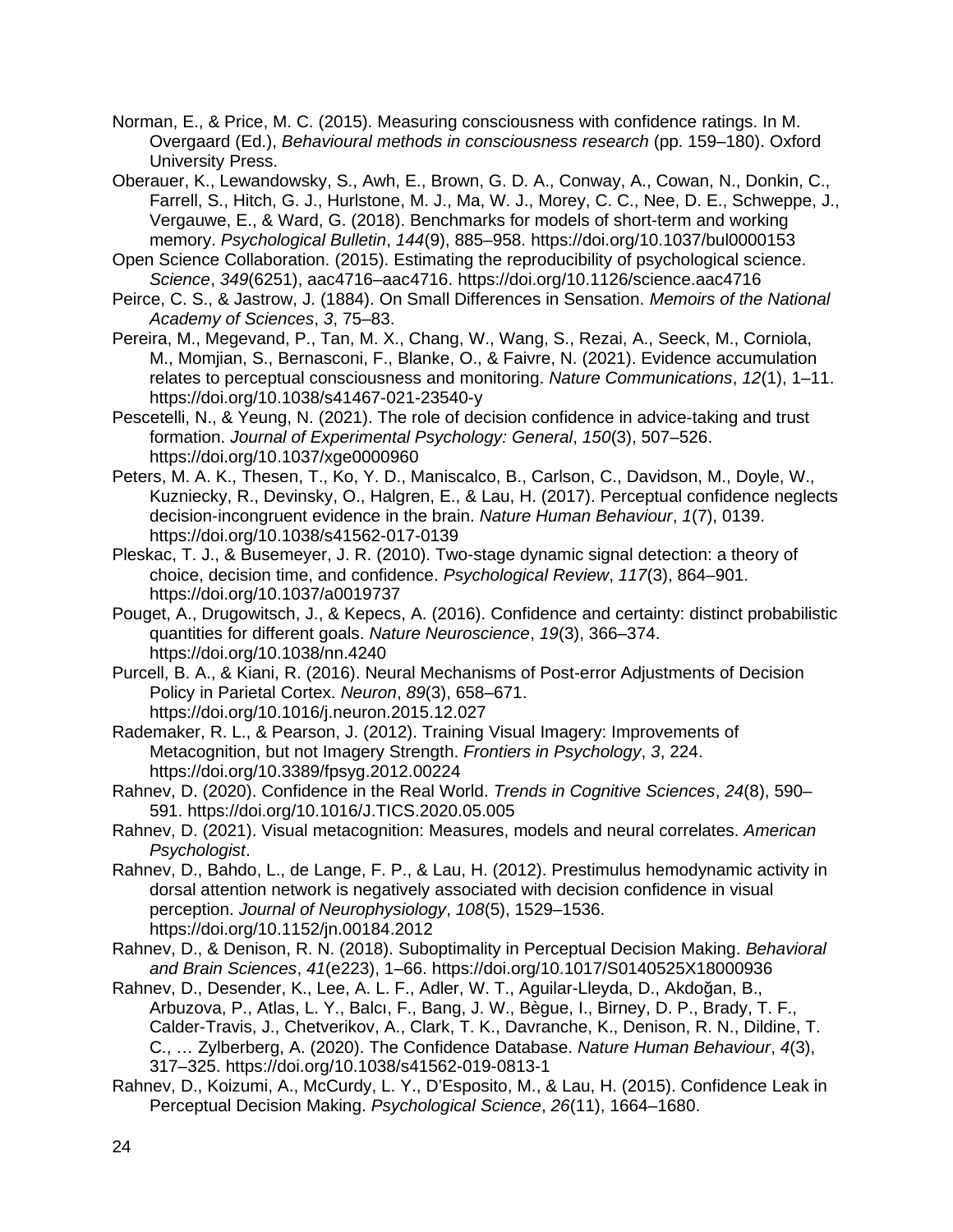https://doi.org/10.1177/0956797615595037

- Rahnev, D., Maniscalco, B., Graves, T., Huang, E., De Lange, F. P., & Lau, H. (2011). Attention induces conservative subjective biases in visual perception. *Nature Neuroscience*, *14*(12), 1513–1515. https://doi.org/10.1038/nn.2948
- Rahnev, D., Nee, D. E., Riddle, J., Larson, A. S., & D'Esposito, M. (2016). Causal evidence for frontal cortex organization for perceptual decision making. *Proceedings of the National Academy of Sciences*, *113*(20), 6059–6064. https://doi.org/10.1073/pnas.1522551113
- Ratcliff, R., & Starns, J. J. (2013). Modeling confidence judgments, response times, and multiple choices in decision making: recognition memory and motion discrimination. *Psychological Review*, *120*(3), 697–719. https://doi.org/10.1037/a0033152
- Rausch, M., Hellmann, S., & Zehetleitner, M. (2018). Confidence in masked orientation judgments is informed by both evidence and visibility. *Attention, Perception, and Psychophysics*, *80*, 134–154. https://doi.org/10.3758/s13414-017-1431-5
- Ravetz, J. (1971). *Scientific Knowledge and Its Social Problems*. Oxford University Press.
- Recht, S., Mamassian, P., & de Gardelle, V. (2019). Temporal attention causes systematic biases in visual confidence. *Scientific Reports*, *9*(1), 11622. https://doi.org/10.1038/s41598- 019-48063-x
- Resulaj, A., Kiani, R., Wolpert, D. M., & Shadlen, M. N. (2009). Changes of mind in decisionmaking. *Nature*, *461*(7261), 263–266. https://doi.org/10.1038/nature08275
- Reyes, G., Silva, J. R., Jaramillo, K., Rehbein, L., & Sackur, J. (2015). Self-Knowledge Dim-Out: Stress Impairs Metacognitive Accuracy. *PLOS ONE*, *10*(8), e0132320. https://doi.org/10.1371/journal.pone.0132320
- Reyes, G., Vivanco-Carlevari, A., Medina, F., Manosalva, C., de Gardelle, V., Sackur, J., & Silva, J. R. (2020). Hydrocortisone decreases metacognitive efficiency independent of perceived stress. *Scientific Reports*, *10*(1). https://doi.org/10.1038/s41598-020-71061-3
- Rollwage, M., Loosen, A., Hauser, T. U., Moran, R., Dolan, R. J., & Fleming, S. M. (2020). Confidence drives a neural confirmation bias. *Nature Communications*, *11*(1), 2634. https://doi.org/10.1038/s41467-020-16278-6
- Rosenthal, C. R. R., Andrews, S. K. K., Antoniades, C. A. A., Kennard, C., & Soto, D. (2016). Learning and recognition of a non-conscious sequence of events in human primary visual cortex. *Current Biology*, *26*(6), 834–841. https://doi.org/10.1016/j.cub.2016.01.040
- Rouault, M., Dayan, P., & Fleming, S. M. (2019). Forming global estimates of self-performance from local confidence. *Nature Communications*, *10*(1), 1141. https://doi.org/10.1038/s41467-019-09075-3
- Rouault, M., Weiss, A., Lee, J. K., Bouté, J., Drugowitsch, J., Chambon, V., & Wyart, V. (2021). Specific cognitive signatures of information seeking in controllable environments. *BioRxiv*. https://doi.org/10.1101/2021.01.04.425114
- Rounis, E., Maniscalco, B., Rothwell, J. C., Passingham, R. E., & Lau, H. (2010). Theta-burst transcranial magnetic stimulation to the prefrontal cortex impairs metacognitive visual awareness. *Cognitive Neuroscience*, *1*(3), 165–175. https://doi.org/10.1080/17588921003632529
- Ryals, A. J., Rogers, L. M., Gross, E. Z., Polnaszek, K. L., & Voss, J. L. (2016). Associative Recognition Memory Awareness Improved by Theta-Burst Stimulation of Frontopolar Cortex. *Cerebral Cortex*, *26*(3), 1200–1210. https://doi.org/10.1093/cercor/bhu311
- Samaha, J., Barrett, J. J., Sheldon, A. D., LaRocque, J. J., & Postle, B. R. (2016). Dissociating Perceptual Confidence from Discrimination Accuracy Reveals No Influence of Metacognitive Awareness on Working Memory. *Frontiers in Psychology*, *7*, 851. https://doi.org/10.3389/fpsyg.2016.00851
- Samaha, J., Switzky, M., & Postle, B. R. (2019). Confidence boosts serial dependence in orientation estimation. *Journal of Vision*, *19*(4), 25. https://doi.org/10.1167/19.4.25
- Sandberg, K., Bibby, B. M., Timmermans, B., Cleeremans, A., & Overgaard, M. (2011).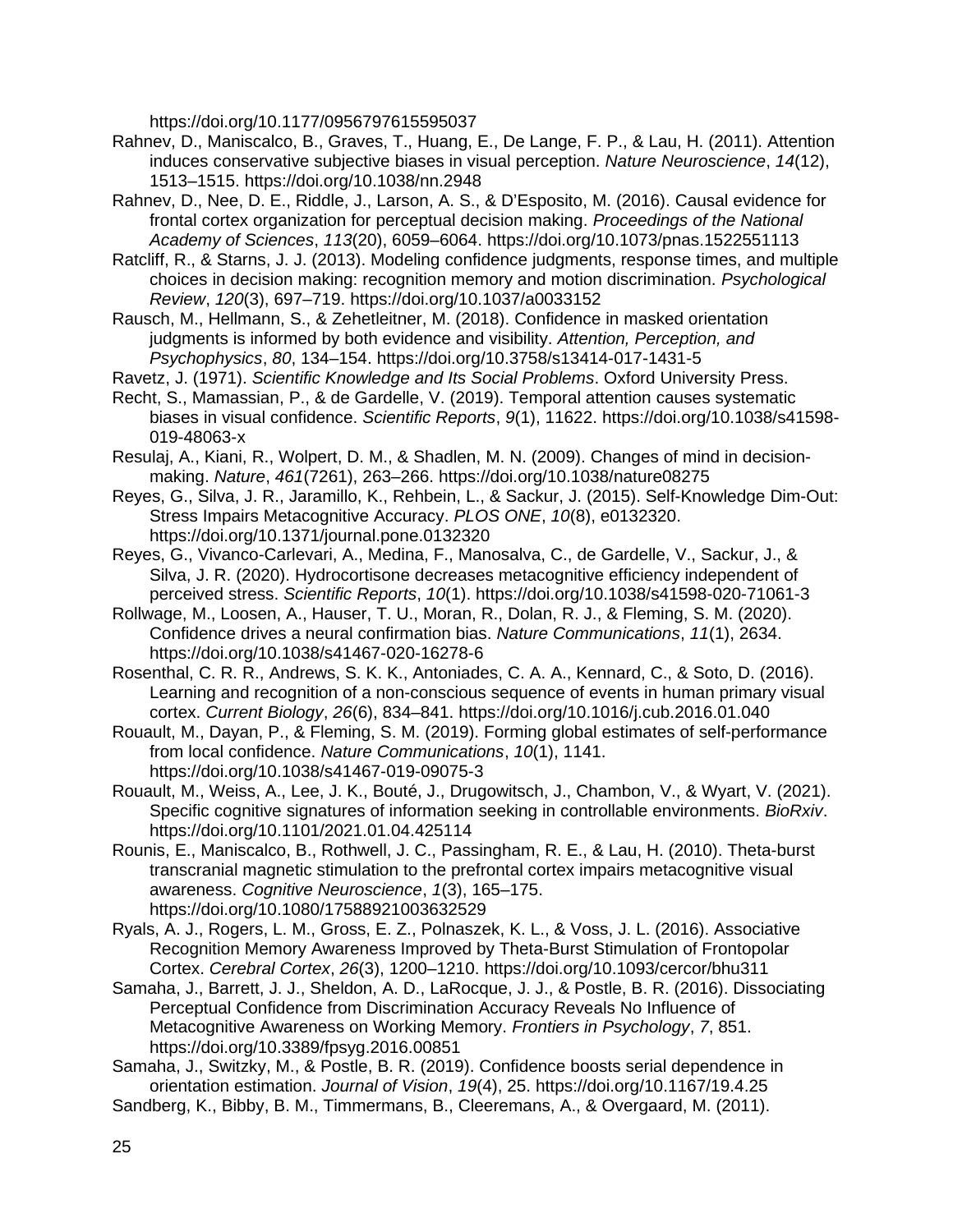Measuring consciousness: task accuracy and awareness as sigmoid functions of stimulus duration. *Consciousness and Cognition*, *20*(4), 1659–1675. https://doi.org/10.1016/j.concog.2011.09.002

- Sarafyazd, M., & Jazayeri, M. (2019). Hierarchical reasoning by neural circuits in the frontal cortex. *Science*, *364*(6441), eaav8911. https://doi.org/10.1126/science.aav8911
- Schmidt, C., Reyes, G., Barrientos, M., Langer, Á. I., & Sackur, J. (2019). Meditation focused on self-observation of the body impairs metacognitive efficiency. *Consciousness and Cognition*. https://doi.org/10.1016/j.concog.2019.03.001
- Scott, R. B., Dienes, Z., Barrett, A. B., Bor, D., & Seth, A. K. (2014). Blind Insight : Metacognitive Discrimination Despite Chance Task Performance. *Psychological Science*, *25*(12), 2199– 2208. https://doi.org/10.1177/0956797614553944
- Sergent, C., Corazzol, M., Labouret, G., Stockart, F., Wexler, M., King, J.-R., Meyniel, F., & Pressnitzer, D. (2021). Bifurcation in brain dynamics reveals a signature of conscious processing independent of report. *Nature Communications 2021 12:1*, *12*(1), 1–19. https://doi.org/10.1038/s41467-021-21393-z
- Seth, A. K., Dienes, Z., Cleeremans, A., Overgaard, M., & Pessoa, L. (2008). Measuring consciousness: relating behavioural and neurophysiological approaches. *Trends in Cognitive Sciences*, *12*(8), 314–321. https://doi.org/10.1016/j.tics.2008.04.008
- Shea, N., & Frith, C. D. (2019). The Global Workspace Needs Metacognition. *Trends in Cognitive Sciences*, *23*(7), 560–571. https://doi.org/10.1016/j.tics.2019.04.007
- Shekhar, M., & Rahnev, D. (2018). Distinguishing the roles of dorsolateral and anterior PFC in visual metacognition. *Journal of Neuroscience*, *38*(22), 5078–5087. https://doi.org/10.1523/JNEUROSCI.3484-17.2018
- Shekhar, M., & Rahnev, D. (2021a). Sources of Metacognitive Inefficiency. *Trends in Cognitive Sciences*, *25*(1), 12–23. https://doi.org/10.1016/j.tics.2020.10.007
- Shekhar, M., & Rahnev, D. (2021b). The nature of metacognitive inefficiency in perceptual decision making. *Psychological Review*, *128*(1), 45–70. https://doi.org/10.1037/rev0000249
- Sherman, M. T., Seth, A. K., Barrett, A. B., & Kanai, R. (2015). Prior expectations facilitate metacognition for perceptual decision. *Consciousness and Cognition*, *35*, 53–65. https://doi.org/10.1016/j.concog.2015.04.015
- Siedlecka, M., Paulewicz, B., & Wierzchoń, M. (2016). But I Was So Sure! Metacognitive Judgments Are Less Accurate Given Prospectively than Retrospectively. *Frontiers in Psychology*, *7*, 218. https://doi.org/10.3389/fpsyg.2016.00218
- Solovey, G., Graney, G. G., & Lau, H. (2015). A decisional account of subjective inflation of visual perception at the periphery. *Attention, Perception & Psychophysics*, *77*(1), 258–271. https://doi.org/10.3758/s13414-014-0769-1
- Spence, M. L., Dux, P. E., & Arnold, D. H. (2016). Computations Underlying Confidence in Visual Perception. *Journal of Experimental Psychology. Human Perception and Performance*, *42*(5), 671–682. https://doi.org/10.1037/xhp0000179
- Spence, M. L., Mattingley, J. B., & Dux, P. E. (2018). Uncertainty information that is irrelevant for report impacts confidence judgments. *Journal of Experimental Psychology: Human Perception and Performance*, *44*(12), 1981–1994. https://doi.org/10.1037/xhp0000584
- Swets, J. A., Tanner, W. P., & Birdsall, T. G. (1961). Decision processes in perception. *Psychological Review*, *68*(5), 301–340. http://www.ncbi.nlm.nih.gov/pubmed/13774292
- Timmermans, B., & Cleeremans, A. (2015). How can we measure awareness? An overview of current methods. In *Behavioral Methods in Consciousness Research* (pp. 21–46). Oxford Scholoarship Online. https://doi.org/10.1093/acprof:oso/9780199688890.003.0003
- Trommershäuser, J., Kording, K., & Landy, M. S. (2011). *Sensory Cue Integration* (J. Trommershäuser, K. P. Körding, & M. S. Landy (eds.)). Oxford University Press.
- Tsuchiya, N., Wilke, M., Frässle, S., & Lamme, V. A. F. (2015). No-Report Paradigms: Extracting the True Neural Correlates of Consciousness. *Trends in Cognitive Sciences*,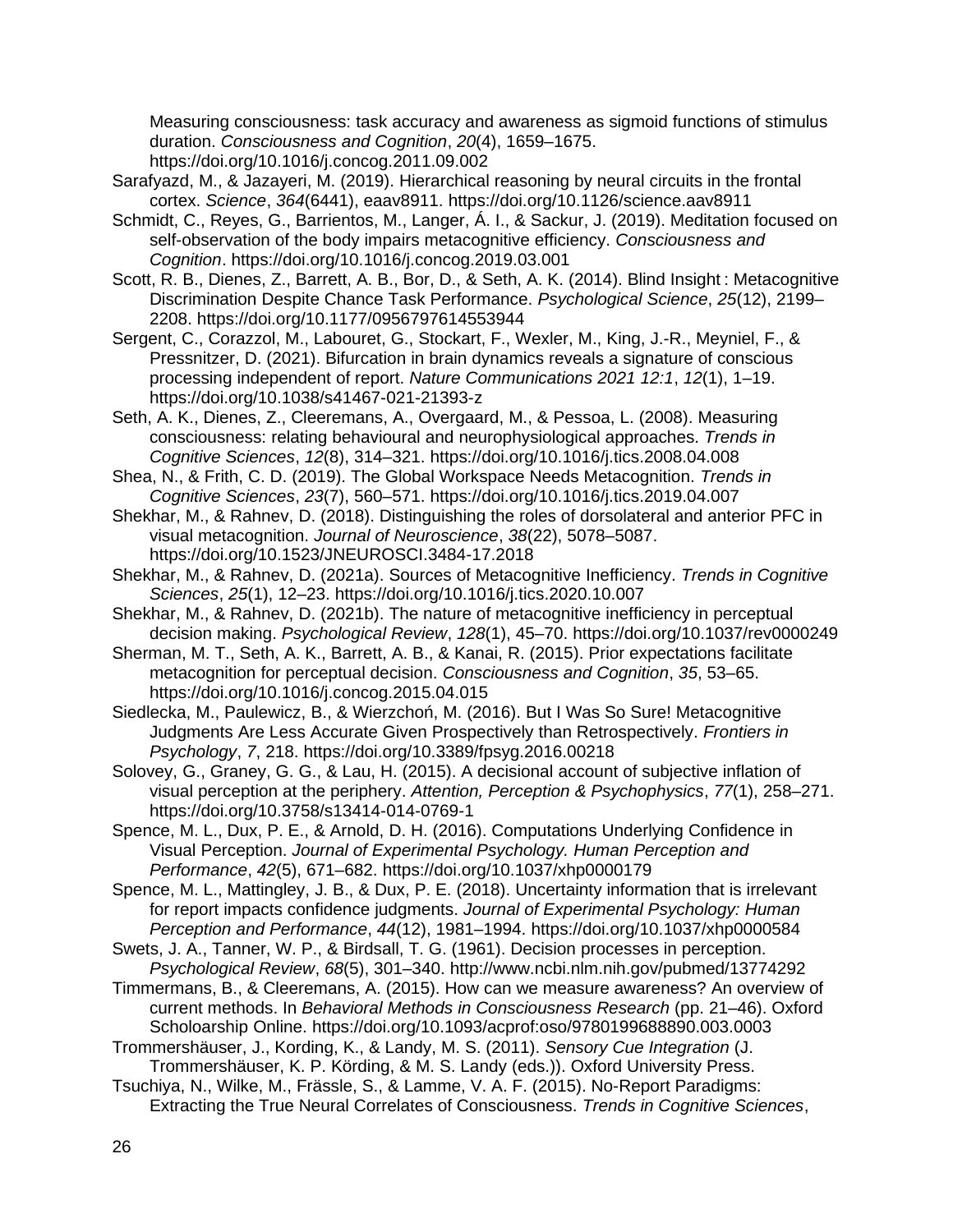*19*(12), 757–770. https://doi.org/10.1016/j.tics.2015.10.002

- Urai, A. E., Braun, A., & Donner, T. H. (2017). Pupil-linked arousal is driven by decision uncertainty and alters serial choice bias. *Nature Communications*, *8*(1), 14637. https://doi.org/10.1038/ncomms14637
- van den Berg, R., Zylberberg, A., Kiani, R., Shadlen, M. N., & Wolpert, D. M. (2016). Confidence Is the Bridge between Multi-stage Decisions. *Current Biology*, *26*(23), 3157–3168. https://doi.org/10.1016/j.cub.2016.10.021
- van Rooij, I., & Baggio, G. (2021). Theory Before the Test: How to Build High-Verisimilitude Explanatory Theories in Psychological Science. *Perspectives on Psychological Science*, *16*(4), 682–697. https://doi.org/10.1177/1745691620970604
- Vandenbroucke, A. R. E., Fahrenfort, J. J., Sligte, I. G., & Lamme, V. A. F. (2014). Seeing without knowing: neural signatures of perceptual inference in the absence of report. *Journal of Cognitive Neuroscience*, *26*(5), 955–969. https://doi.org/10.1162/jocn\_a\_00530
- Vangen, S., & Huxham, C. (2012). The Tangled Web: Unraveling the Principle of Common Goals in Collaborations. *Journal of Public Administration Research and Theory*, *22*(4), 731–760. https://doi.org/10.1093/JOPART/MUR065
- Vickers, D. (1979). *Decision Processes in Visual Perception*. Academic Press.
- Wilimzig, C., Tsuchiya, N., Fahle, M., Einhäuser, W., & Koch, C. (2008). Spatial attention increases performance but not subjective confidence in a discrimination task. *Journal of Vision*, *8*(5), 1–10. https://doi.org/10.1167/8.5.7
- Yallak, E., & Balcı, F. (2021). Metric error monitoring: Another generalized mechanism for magnitude representations? *Cognition*, *210*(June 2020), 104532. https://doi.org/10.1016/j.cognition.2020.104532
- Yarkoni, T., & Westfall, J. (2017). Choosing Prediction Over Explanation in Psychology: Lessons From Machine Learning. *Perspectives on Psychological Science*, *12*(6), 1100– 1122. https://doi.org/10.1177/1745691617693393
- Yaron, I., Melloni, L., Pitts, M., & Mudrik, L. (2021). The Consciousness Theories Studies (ConTraSt) database: analyzing and comparing empirical studies of consciousness theories. *BioRxiv*, 2021.06.10.447863. https://doi.org/10.1101/2021.06.10.447863
- Yoo, A. H., Klyszejko, Z., Curtis, C. E., & Ma, W. J. (2018). Strategic allocation of working memory resource. *Scientific Reports 2018 8:1*, *8*(1), 1–8. https://doi.org/10.1038/s41598- 018-34282-1
- Zakrzewski, A. C., Wisniewski, M. G., Iyer, N., & Simpson, B. D. (2019). Confidence tracks sensory- and decision-related ERP dynamics during auditory detection. *Brain and Cognition*, *129*, 49–58. https://doi.org/10.1016/J.BANDC.2018.10.007
- Zehetleitner, M., & Rausch, M. (2013). Being confident without seeing: What subjective measures of visual consciousness are about. *Attention, Perception, & Psychophysics*, *75*(7), 1406–1426. https://doi.org/10.3758/s13414-013-0505-2
- Zhang, H., & Maloney, L. T. (2012). Ubiquitous Log Odds: A Common Representation of Probability and Frequency Distortion in Perception, Action, and Cognition. *Frontiers in Neuroscience*, *6*, 1. https://doi.org/10.3389/fnins.2012.00001
- Zizlsperger, L., Sauvigny, T., & Haarmeier, T. (2012). Selective attention increases choice certainty in human decision making. *PloS One*, *7*(7), e41136. https://doi.org/10.1371/journal.pone.0041136
- Zylberberg, A., Barttfeld, P., & Sigman, M. (2012). The construction of confidence in a perceptual decision. *Frontiers in Integrative Neuroscience*, *6*(September), 79. https://doi.org/10.3389/fnint.2012.00079
- Zylberberg, A., Fetsch, C. R., & Shadlen, M. N. (2016). The influence of evidence volatility on choice, reaction time and confidence in a perceptual decision. *ELife*, *5*(5), e17688. https://doi.org/10.7554/eLife.17688
- Zylberberg, A., Roelfsema, P. R., & Sigman, M. (2014). Variance misperception explains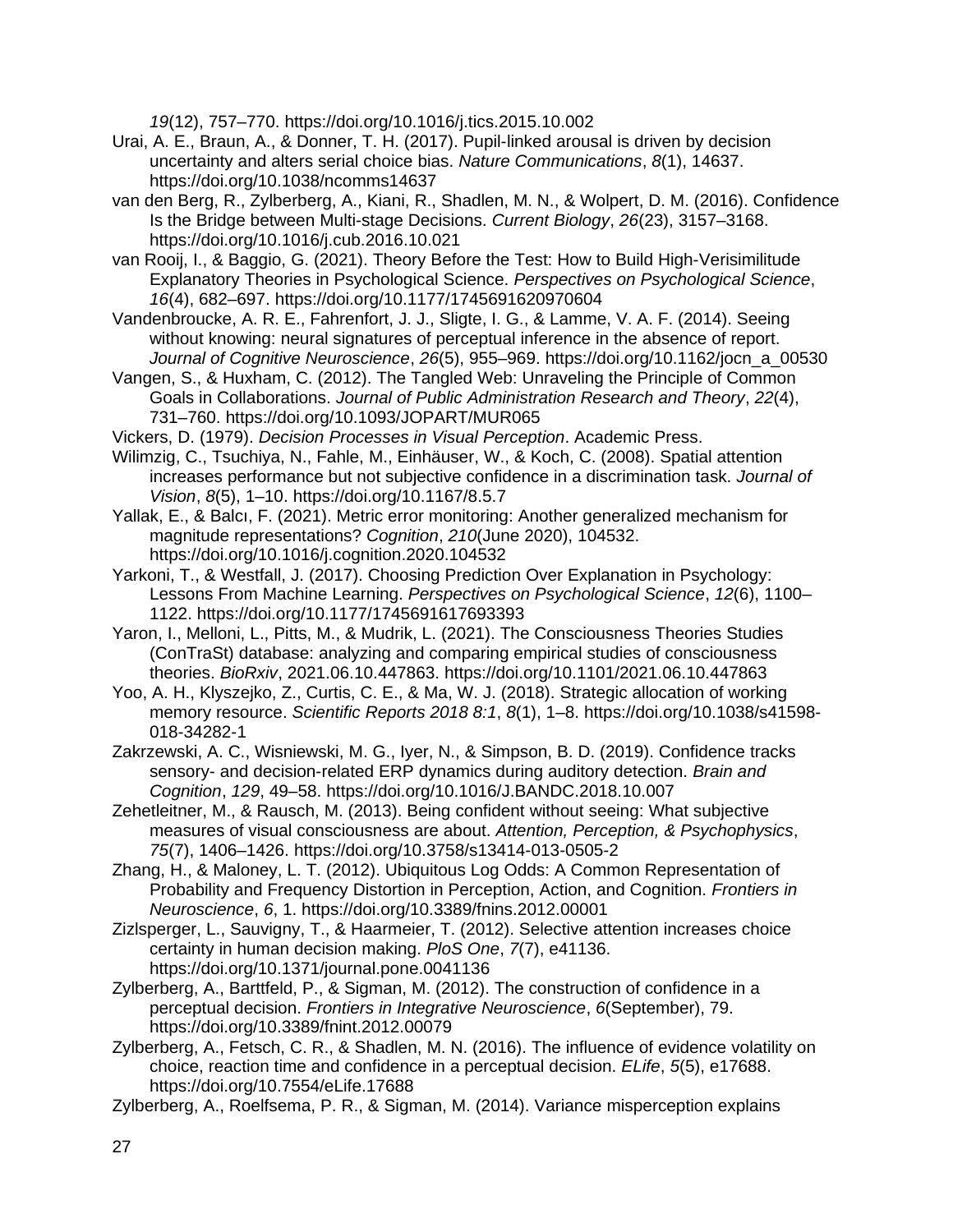illusions of confidence in simple perceptual decisions. *Consciousness and Cognition*, *27*, 246–253. https://doi.org/10.1016/j.concog.2014.05.012

Zylberberg, A., Wolpert, D. M., & Shadlen, M. N. (2018). Counterfactual Reasoning Underlies the Learning of Priors in Decision Making. *Neuron*, *99*(5), 1083-1097.e6. https://doi.org/10.1016/j.neuron.2018.07.035